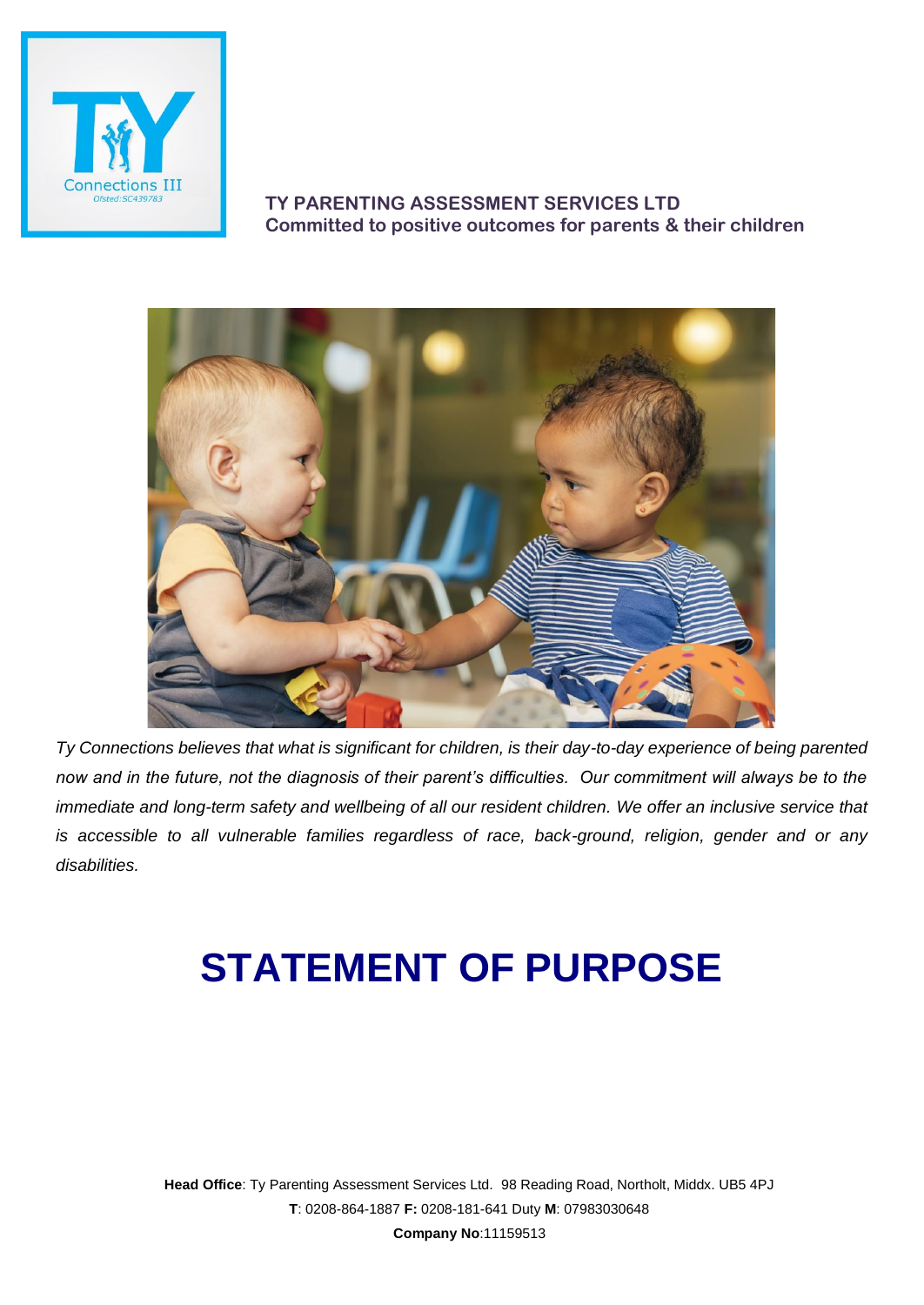## **CONTENTS**

|                                                          |                                                                       | Page |
|----------------------------------------------------------|-----------------------------------------------------------------------|------|
| 1.                                                       | Introduction                                                          | 3    |
| 2.                                                       | Overall Aim of the Centre                                             | 4    |
| 3.                                                       | <b>Ty Connections Objectives</b>                                      | 5    |
| 4.                                                       | <b>Facilities Available at Ty Connections</b>                         | 6    |
| 5.                                                       | <b>Management and Staffing</b>                                        | 8    |
| 6.                                                       | Fees and Charges                                                      | 13   |
| 7.                                                       | <b>Community Based Assessments</b>                                    | 15   |
| 8.                                                       | Criteria for Admission                                                | 15   |
| 9.                                                       | Underlying Ethos and Philosophy of Ty Connections                     | 19   |
| 10.                                                      | The Process and Content of Assessment, timescales, and plan           | 20   |
| 11.                                                      | Fire Precautions and Emergency Procedures                             | 28   |
| 12.                                                      | Arrangements for dealing with internal and external Complaints        | 30   |
| 13.                                                      | The Circumstances in which Placements may be terminated               | 31   |
| 14.                                                      | Arrangements for Contact and Visits from Members of Extended Families | 32   |
| 15.                                                      | The Policy in Relation to Drugs and Alcohol                           | 33   |
| 16.                                                      | Ty Connections Confidentiality Policy / GDPR -Data protections        | 33   |
| 17.                                                      | Respecting the privacy and dignity of residents                       | 34   |
| 18.                                                      | The arrangements for protecting children and parents                  | 35   |
| Appendix (1) Safeguarding Children & young people policy |                                                                       |      |

- **Appendix (2)** Safeguarding vulnerable adult's policy
- **Appendix (3)** Complaints comment and compliments procedure
- **Appendix (4)** Use of your accommodation for illegal purposes
- **Appendix (5)** Violent/Abusive behaviour statement
- **Appendix (6)** Guest Policy
- **Appendix (7**) The policy in relation to drugs and alcohol
- **Appendix (8**) Code of Conduct
- **Appendix (9)** Equalities and diversity policy

**This List is not exhaustive and available upon request. Our policies are continually being updated in accordance with new legislation.**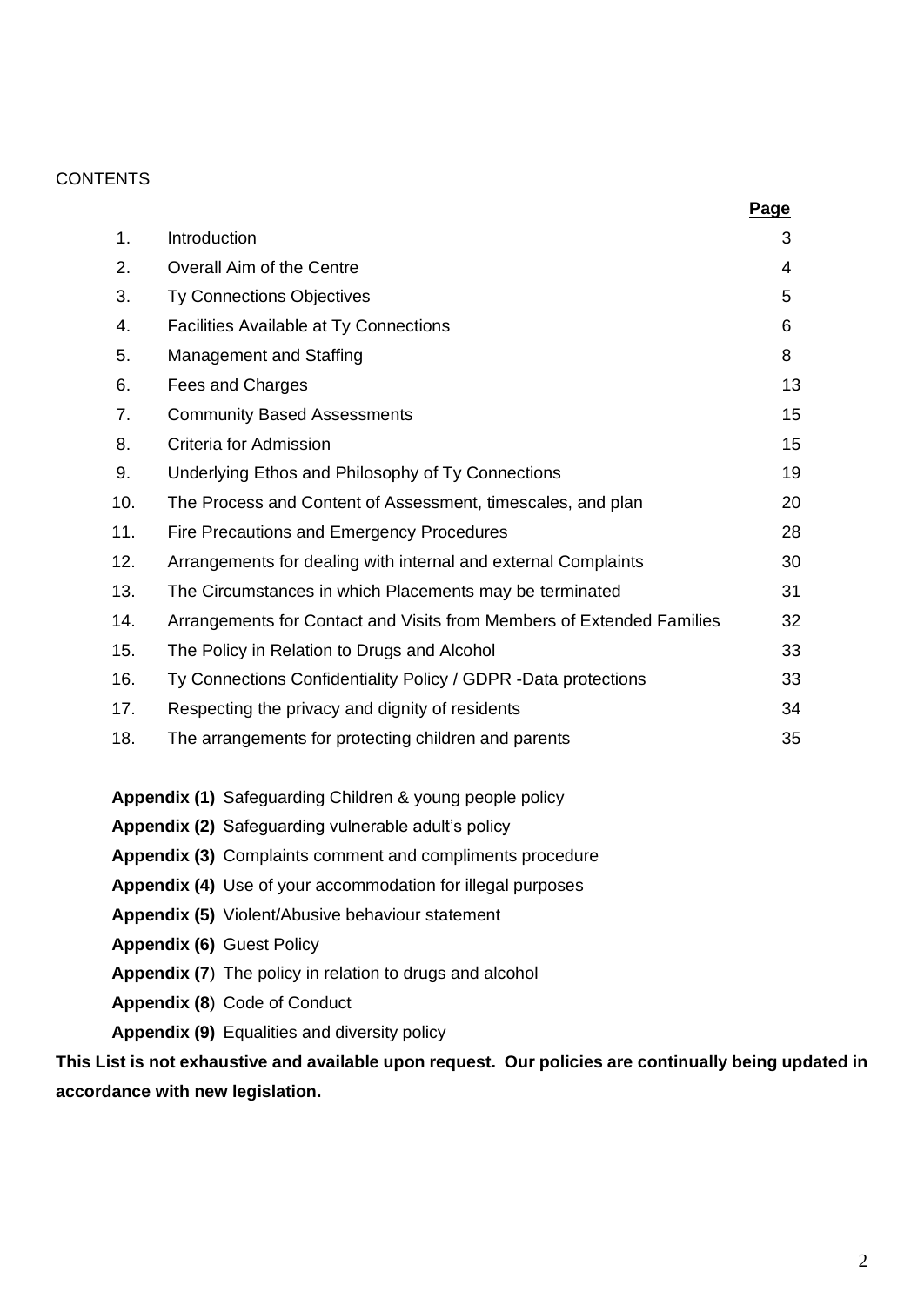## **1. Introduction**

- 1.1 Ty Connections III is a Residential Family Centre operating a unit in the London Borough of Barnet. The services offered range from structured time limited Parenting Assessments which could be Residential and or Community based. Viability, Pre-birth and Risk assessments are also available.
- 1.2 It provides these services for Children and Families Services, Cafcass and Legal services to ensure early planning for families that have been identified or directed by the Courts as needing the services of Ty Connections.
- 1.3 Ty Connections III was registered in February 2012; the accommodation in the LB of Barnet has three, comfortably furnished self-contained flats, and located on Friern Barnet Road, with great access to amenities & transport. Ofsted inspected in 2012, January 2015 [and June 2018 respectively, overall](http://www.tyconnections.com/yahoo_site_admin/assets/docs/Ofsted_Report_2013.364154637.pdf)  rating [the centre consistently 'Good'](http://www.tyconnections.com/yahoo_site_admin/assets/docs/Ofsted_Report_2013.364154637.pdf) across all inspections.
- 1.4 Assessments of families and their dependent/s at Ty Connections are conducted in keeping with the Department of Health's **"Framework for the Assessment of Children in Need and their Families"**  and also the **"Working Together to Safeguard Children"** publication. Ty Connections overall strategy is underpinned by the following principles inbuilt in the Children Act 1989." The **Welfare Principle"** the welfare of the Child is paramount. This is the overriding principle and **"The Partnership Principle"** In all circumstances, no matter how difficult, individuals, agencies and organisations working with families should strive to work in partnership with the Local Authorities and other professionals.
- 1.5 Assessments of families and their dependent/s at Ty Connections are conducted in keeping with the Department of Health's **"Framework for the Assessment of Children in Need and their Families"**  Assessments are led and co-ordinated by Ty Connections Senior Social Worker and undertake to establish a detailed understanding of the family. All Assessments are PAMS informed utilising elements of the parenting assessment tool written by Dr Sue McGaw. Utilising PAMS provides us a parallel evidenced based assessment which reflects more accurately parent's knowledge, skills, and practice.
- 1.6 Ty Connections believes that best practice demands a multi-disciplinary approach, using evidencebased practice to achieve the best outcomes for its client group. We therefore liaise closely with providers of relevant local services/resources such as GP's, Health visitors, Drug & Alcohol programmes, Domestic Violence intervention projects, CMHT's and effective parenting courses as well as all professionals and significant others who are involved in the lives of the parents and their children.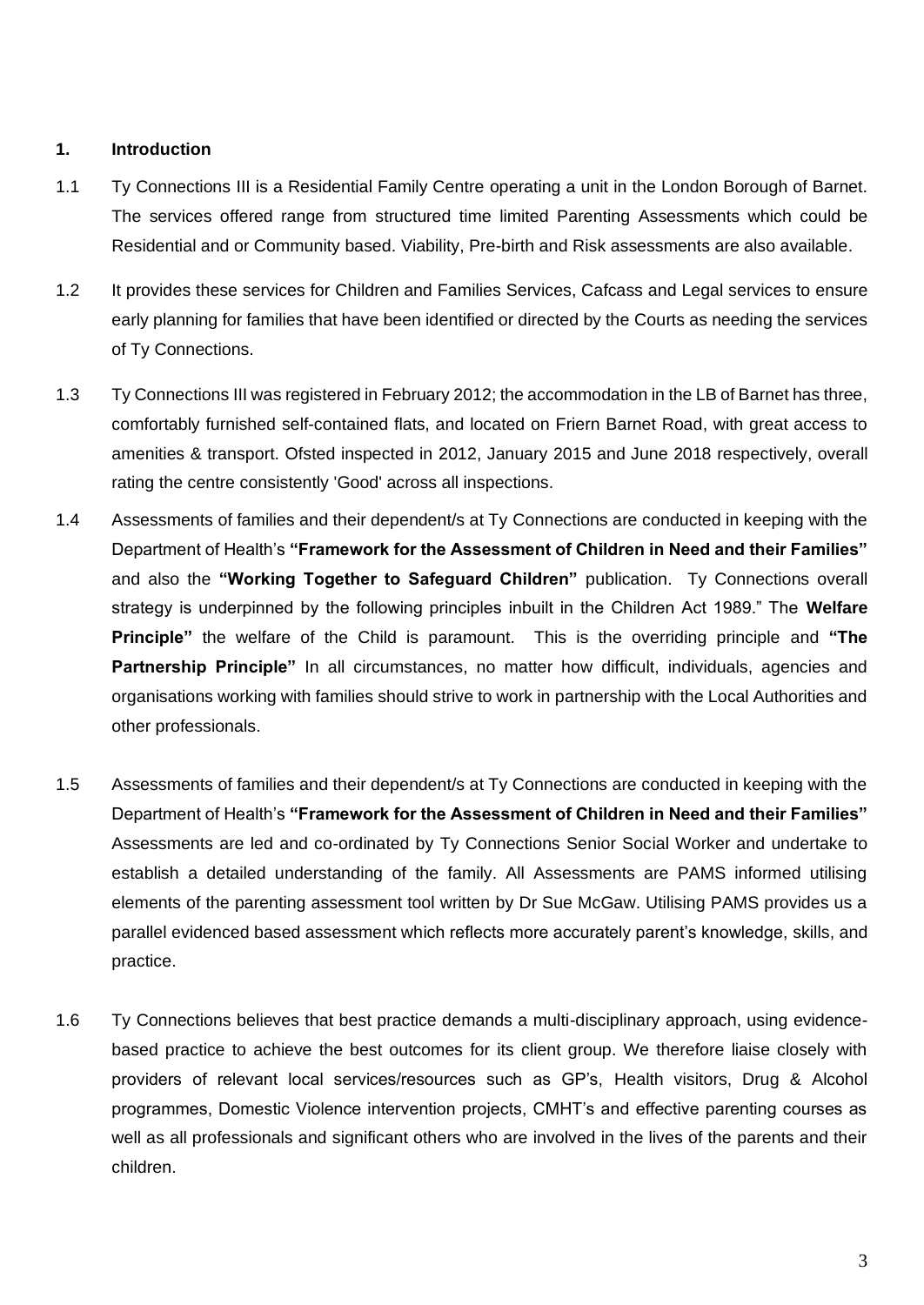## **2. Overall Aim of Ty Connections**

- 2.1 The aim of Ty Connections is to provide a comprehensive, independent, and professional range of parenting services to support 'vulnerable' families to improve the quality of their own and their children's lives and achieve better outcomes.
- 2.2 Our extensive experience is of parenting assessments whereby parenting capacity has been impacted by mental health issues; Substance & Alcohol misuse; Learning Difficulties and Domestic Violence.
- 2.3 Staff at the unit is experienced and represent a range of disciplines such as Social workers, Psychotherapists, Health & Social care, and Counsellors. Along with this they are skilled in the requirements of engaging with and supporting young parents according to their developmental needs which may or may not be consistent with chronological age. We have a wealth of knowledge and understanding of the range of issues that can impact on a young person both as an individual and as a parent including issues around sexuality, emotional development, identity, self-esteem, transitions and the life cycle and so on.
- 2.4 As well as providing a home to live in, we undertake assessments with individualised comprehensive Programmes of Support. The basis of our assessments is a formal system of needs assessment and care planning, a key-worker system and regular reviews. We will undertake extensive observations of the independent living skills and parenting skills tailoring the support to the families' level of needs. We will also observe the care provided for children by the families and offer advice, support and guidance in order to assist them in developing their parenting skills. We also seek to explore with the families' issues, which affect their capacity to parent and to assist them in identifying and making any necessary changes to their parenting.
- 2.5 Ty Connections detailed assessment reports will be used to inform and support decisions by Local Authorities and Courts regarding the future planning for families.
- 2.6 Robust systems are in place for processing referrals to the centre and admissions to ensure that the service can safely accommodate families and meet their needs and the needs of the placing authority.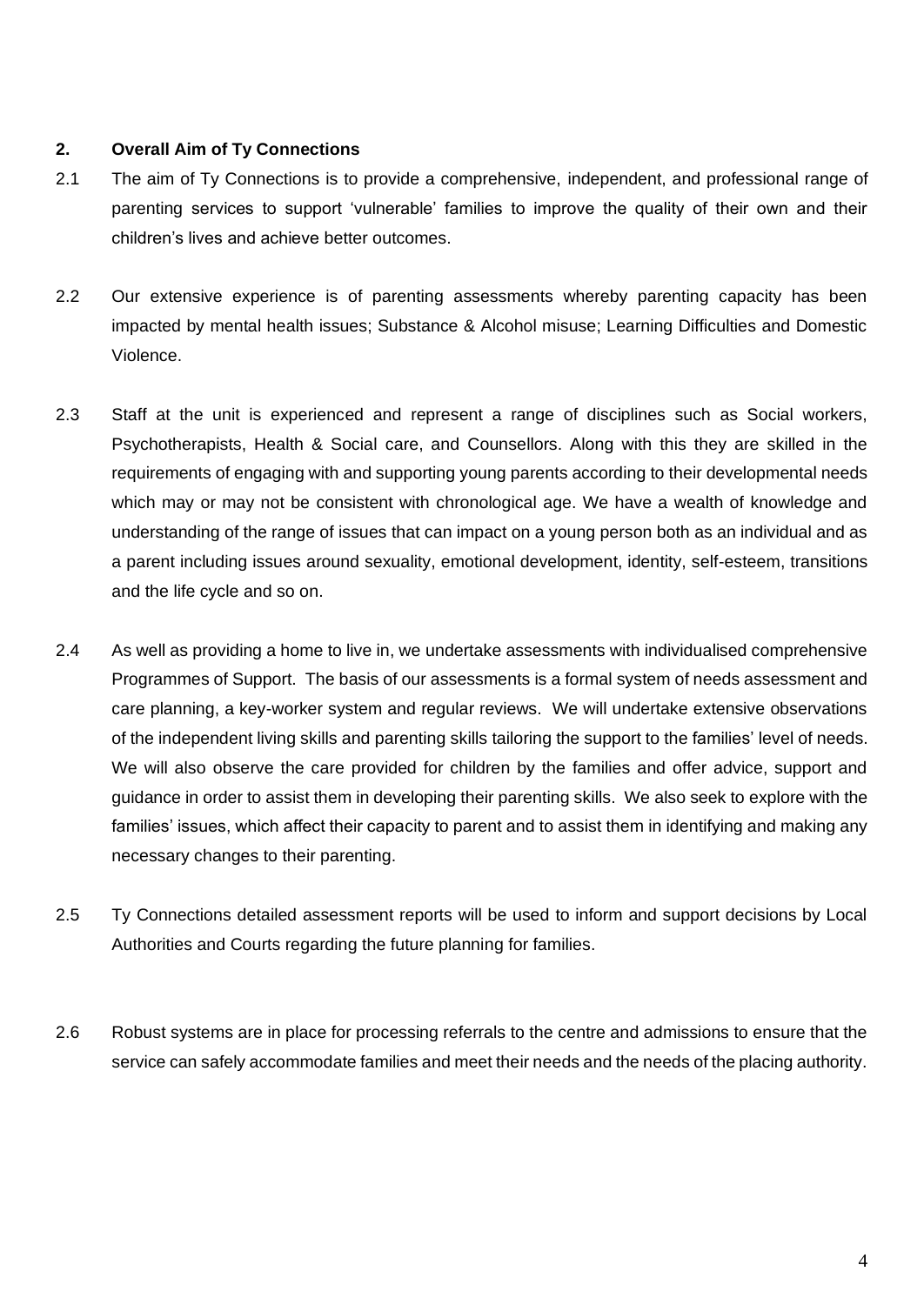## **3. Ty Connections Objectives**

- 3.1 To provide a safe and nurturing environment in which families can be assisted in developing skills for coping with the demands of parenthood.
- 3.2 To observe the relationship between the families, to assess the potential for that relationship to develop. To assist and support parents in their work to acquire the insight, skills and recognition of attachment in parenting their children.
- 3.3 To undertake assessments in a manner which is fair, anti-oppressive and respectful of every individual's and family's unique identity and circumstances, irrespective of ability, age, class, gender, racial origin, religion or sexual orientation; In order to make a recommendation in the form of a written report.
- 3.4 To devise and implement an agreed programme which meets identified and specific needs of each family that involves individual work, group work and activities that include the parents and children together.
- 3.5 To continually assess and make appropriate changes to each families' program and placement plan to best meet the needs of the families.
- 3.6 To formally review each family's placement at regular intervals.
- 3.7 To provide families the opportunities to receive support and to develop their parenting skills with the advice and guidance of Ty Connections in-house and working in partnership with external agencies.
- 3.8 To gather structured information about the actual ability to live independently in the short, medium and long term.
- 3.9 Where appropriate, to ascertain the wishes and feelings of resident families about their past, present and future circumstances.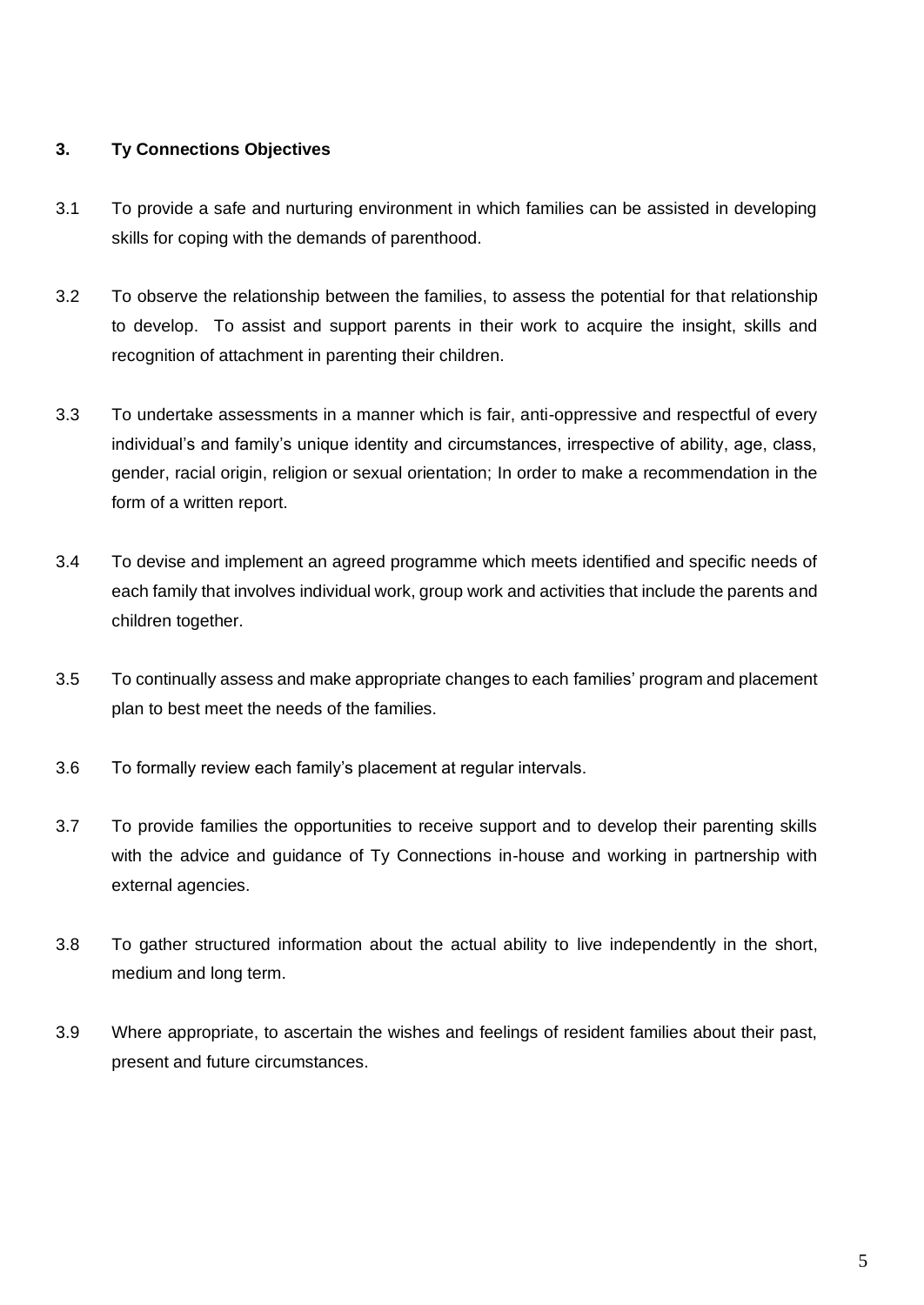## **4. Facilities available at Ty Connections**

- 4.1 Ty Connections III is a purpose-built block of three studio apartments on the first and second floor. These are self-contained studio apartments and there is a maximum of three families at the unit, at any one time.
- 4.2 Maintaining a maximum of three families at any one time, behoves it well in providing individual and specific targeted programmes of assessment and support for the clients it serves. Along with this the "homely" and attractive environment of the unit avoids the pitfalls of larger units where such support can at times be experienced as "institutional" and remote. 'Families appreciate living in self-contained accommodation.' (Ofsted report 2018)
- 4.3 Excellent embedded partnership working enables families to receive an extensive level of support, which meets their holistic needs. The centre works exceptionally well with other professionals and this multi-disciplinary approach focuses on the best interests of children. Families receive protection from the strong safeguarding arrangements with the police and local authority safeguarding personnel.
- 4.4 Due to our experience, we are aware of the ways in which issues around learning are frequently associated with parenting difficulties, even if they have not yet been assessed. In order to ensure an inclusive service at the unit, all parents undertake PAMs knowledge questionnaires as a starting basis to alert us to potential leaning needs, and parent teaching is undertaken in a range of ways in order to ascertain the manner in which a person appears to learn best.
- 4.5 The studio apartments are furnished throughout, although families are encouraged to bring some personal belongings such as ornaments and pictures with them to make their stay more comfortable.
- 4.6 Furniture, crockery, cutlery, kitchen utensils, beds and bedding are provided.
- 4.7 During their stay at Ty Connections families are expected to provide all their own food and provisions, supported by their social worker's arrangements.
- 4.8 Families are relieved of any stresses associated with the payment of utility expenses but are assisted in establishing benefit entitlements if applicable. Referring Children and families Services are expected to provide the families with a breakdown of allowances payable until such times benefits have been established.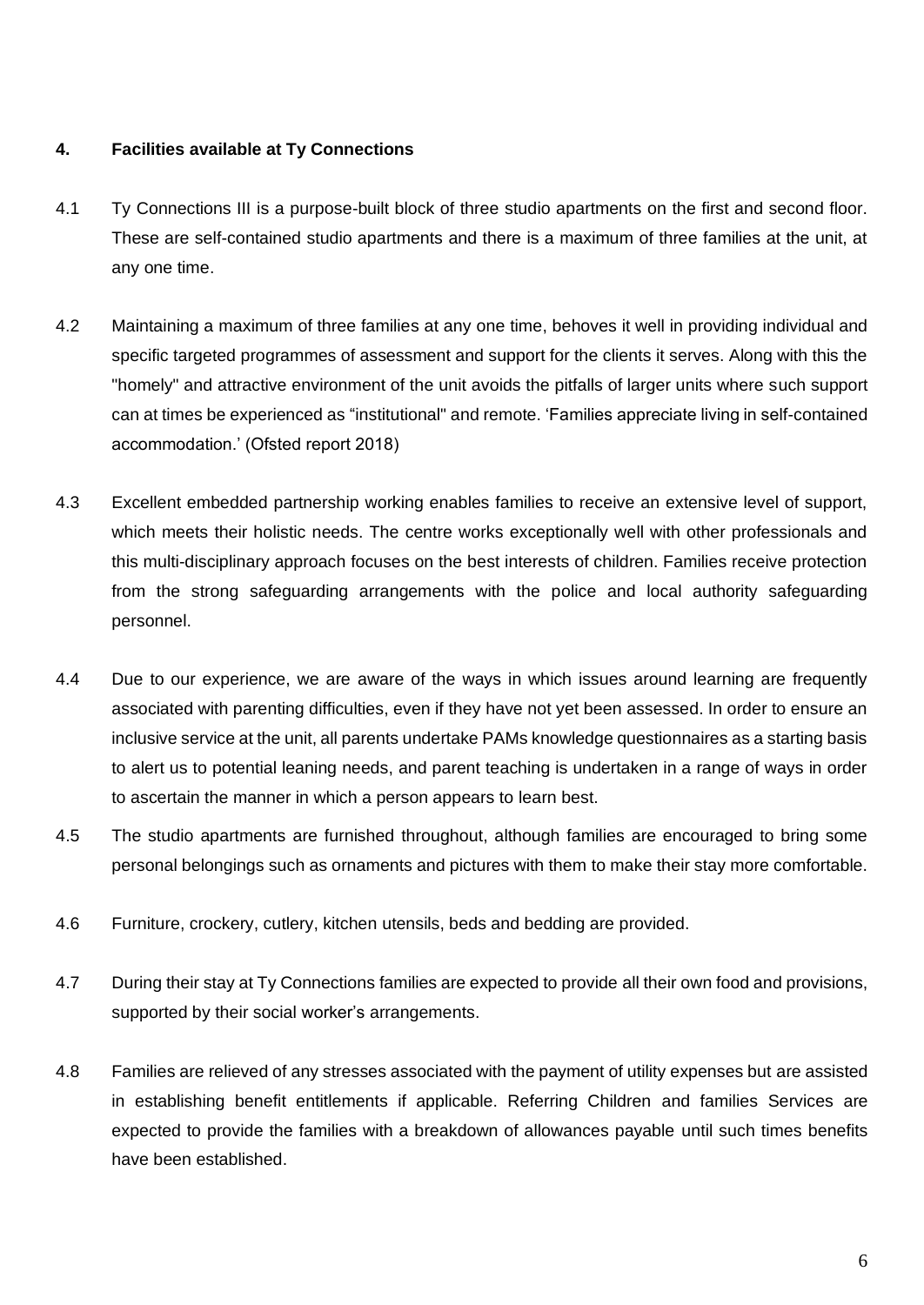- 4.9 Families receive an activity allowance dependent on their individual needs and financial constraints. This is to provide an opportunity for the families to access a wider range of community activities which promote the children and their parents. Under no circumstances should the activities allowance be confused with the families' weekly maintenance allowance. Referring Children and families service are expected to provide the families with a breakdown of allowances payable.
- 4.10 It is important to emphasise that placements at Ty Connections are not intended to provide an alternative to social housing. We provide the accommodation to sustain the range of services we offer to families to improve the quality of their own lives and achieve better outcomes.
- 4.11 It is our view that an assessment of Parents' parenting capacity can be facilitated in a highly structured residential-based assessment. The benefits of this are that it permits exploration and assessment that tests their current skills, support the development of new or enhanced skills, and explore the personal or environmental factors that might impact parenting capacity or their ability to safeguard their child or children.
- 4.12 Furthermore, it tests their motivation and commitment to the parenting role over an extended period. It also provides an opportunity to assess and measure their child or children's response to the care offered and the impact or likely impact of this on their child or children's emotional and physical wellbeing.
- 4.13 Notably, the environment within which we are set up for assists parents in developing their parenting capacities to care for their child or children under the safety net of the structured and supportive environment as found within Ty Connections.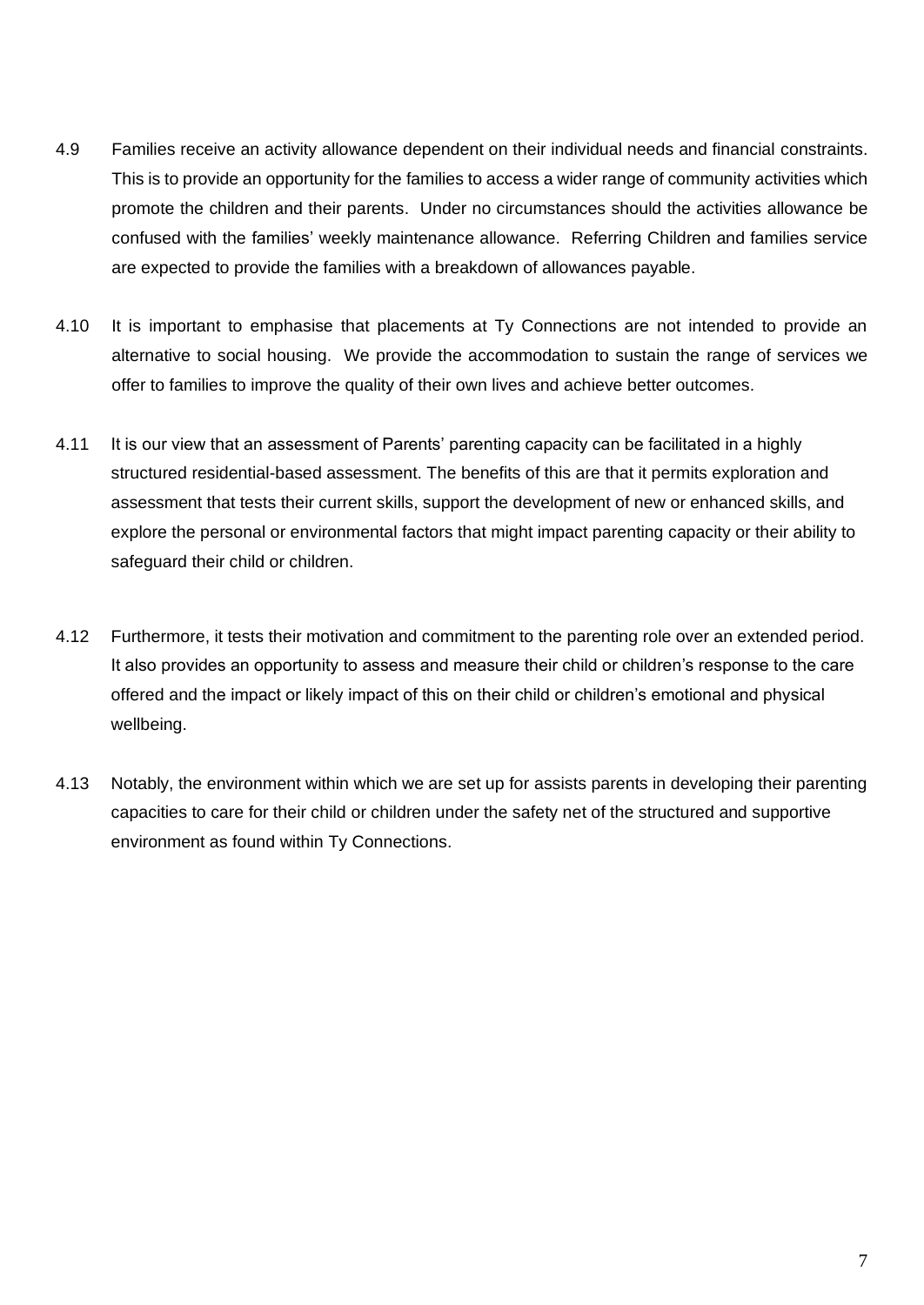## **5. Management & Staffing**

.

Ty Connections III is a privately-owned family business. Ms Munroe is the Managing Director and Registered Manager.





5.1 Ty Connections has a very experienced and qualified staff team from a range of disciplines including social workers, psychotherapists, Health & Social care, and counsellors. Along with this they are skilled in the requirements of engaging with and supporting 'vulnerable families' whereby parenting capacity has been impacted by mental health, substance & alcohol abuse, learning difficulties and domestic violence.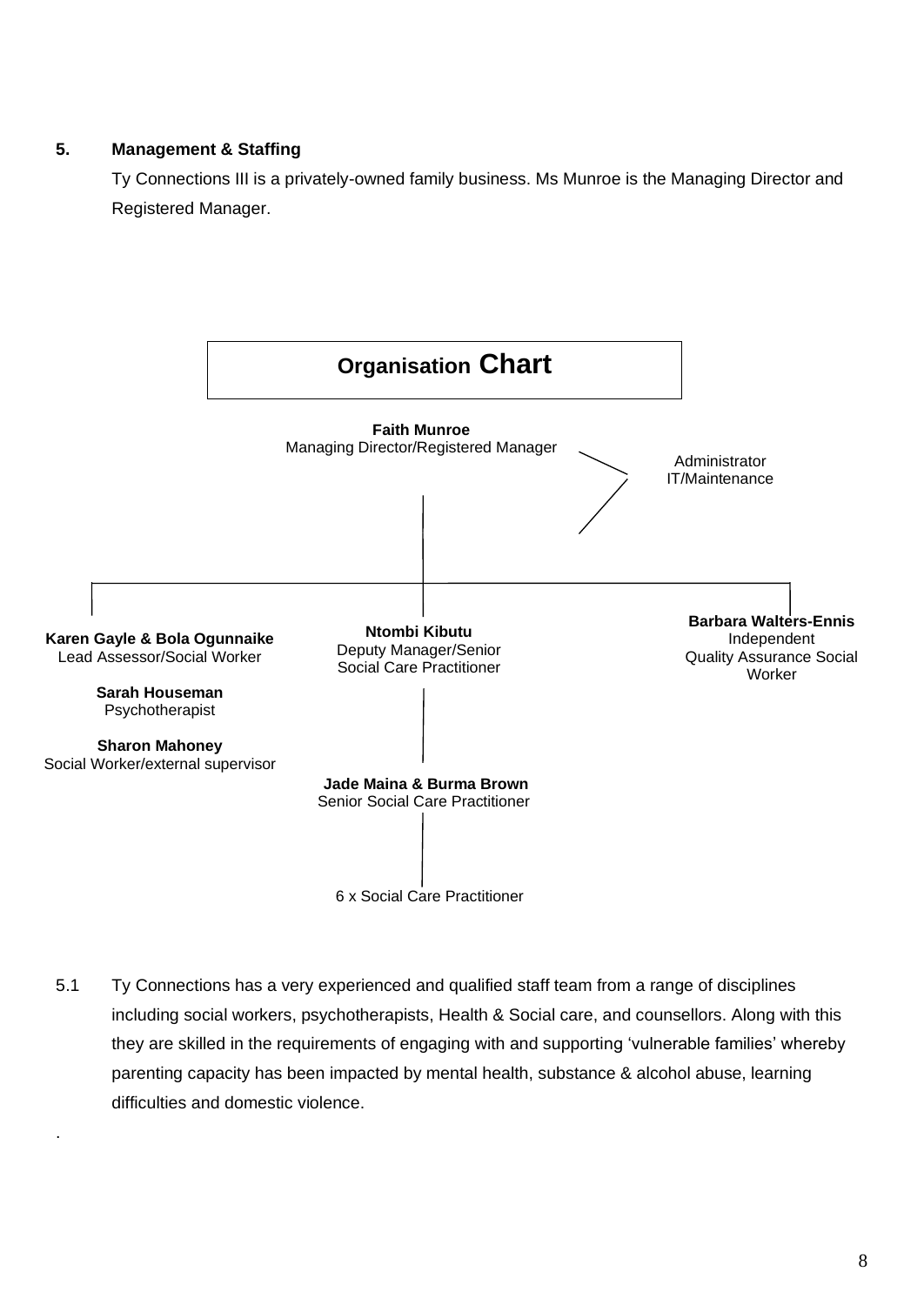- 5.2 All our assessments involve teamwork from different grades of staff and from different but related backgrounds. The Staff team reflect the cosmopolitan and ethnic demography of London with staff whose cultural heritage is truly diverse.
- 5.3 The team aims to undertake assessments that are both fair and respectful of individuals' unique circumstances, while ensuring that the safety and well-being of children always remains paramount.
- 5.4 The **Assessment Team** at Ty Connections III comprises of the Service Manager, Lead Assessor Senior Social worker, Senior Social Care Practitioners and Family Assessment Support workers.
- 5.5 The **Service Manager** (Faith Munroe) is responsible for the overall placement. In short Faith manages the safety of the unit to ensure that the systems are in place to minimise the risk to children. Such as case management, staff supervision, Service Plans, contractual agreements, and liaison with the Local Authority.

Faith has over 23 years' experience working with children and families in a variety of settings, with 13 years directly Managing residential family centres. She has undertaken and contributed to assessments of children, young people, and adults in statutory, voluntary and the independent sector. Training has been undertaken in areas such as Child development; Parenting/ Advanced Parenting, Child Protection, Safeguarding children and young people, family therapy, Couples as Parents and Parents as Couples. She holds a BSC Honours Business degree and the Leadership and Management award in Health and Social Care Level 5. Faith is also trained to deliver the PAM's 3 Specialist Parenting Assessment by the psychologist Dr Sue McGaw and further CPD training in the areas of Child, adolescent and family mental well-being: multidisciplinary training, working with teams and Networks under Stress at the Tavistock and Portman NHS Foundation trust 2013/14 and 2016 respectively. In 2018, Faith started her Graduate Diploma in Law.

5.6 The **Lead Assessor Social Worker** (Karen Gayle and Bola Ogunnaike) is responsible for undertaking the Parenting Assessment. The Family Assessment Support Workers work alongside and report to the Lead Assessor.

The remit of the Lead Assessor is to focus on the key areas of assessment as outlined in the letter of Instruction. The methods of work are conducted by undertaking individual and or couple assessment sessions, informal observations which focus on the overall needs of the child/children, parenting capacity, engagement with the assessment, communication, insight and understanding of the concerns of the Local Authority, Relationship between parents, family dynamics, relationships, external/environmental factors, risks in the community and strengths and vulnerabilities of the parents.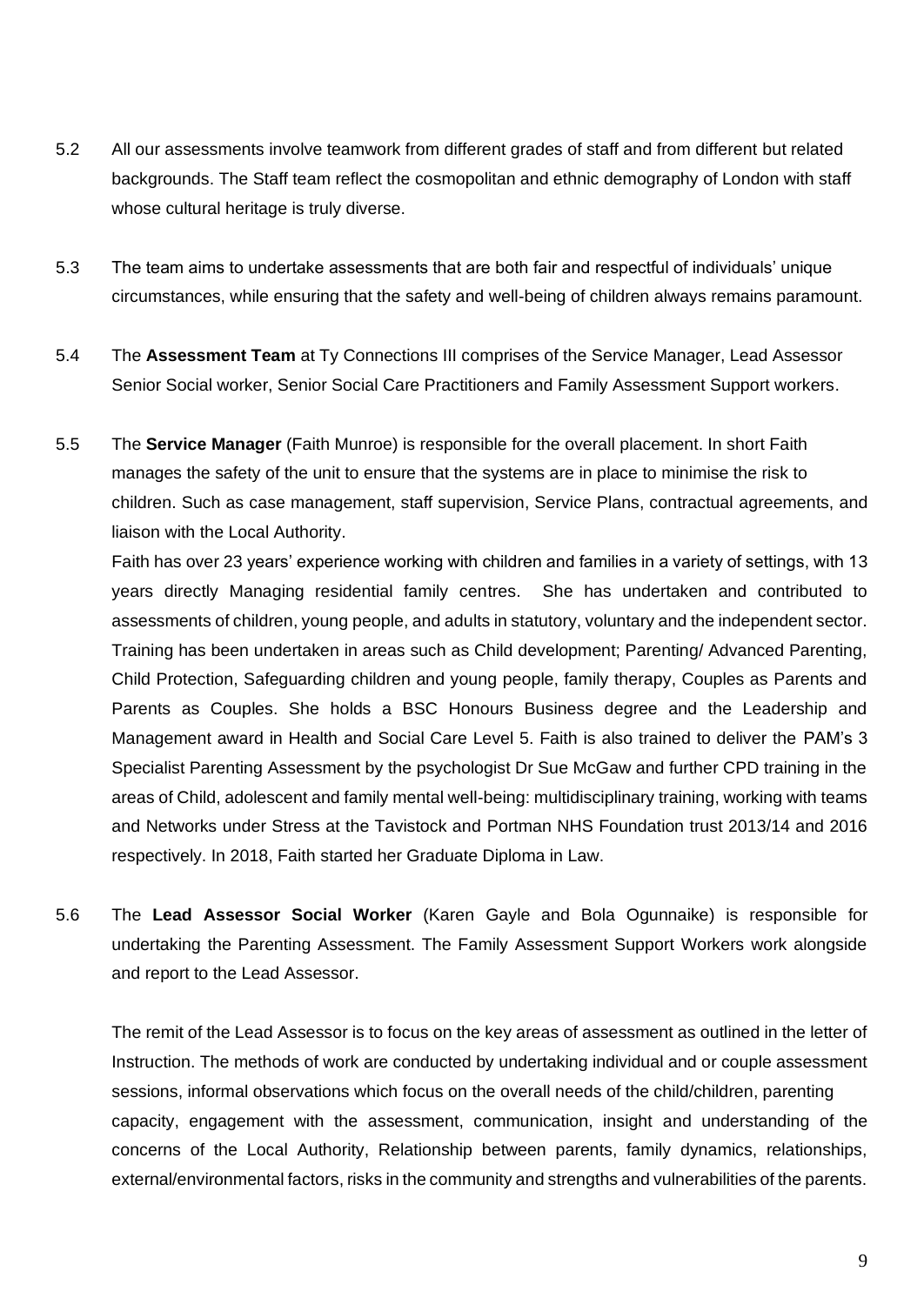5.7 Karen is a qualified social worker and registered with Social Work England. She holds the certification of qualification in social work and a Bsc Hons in Applied Social Science, which she obtained in 1995. Karen is NNEB qualified and holds a Diploma in Play Therapy and Families obtained in 2001, she also holds a Diploma in Systemic Practice with Couples and the Post Qualifying Award in Social Work obtained in 2006.

For over 20 years she has worked predominantly within a children and families' setting, primarily undertaking a range of assessments to inform care proceedings for local authorities along with independent assessments for a range of private and voluntary agencies including residential parenting assessment centres. Karen has led on residential parenting assessments as the consultant senior social worker/Lead Assessor at Ty Connections since 2008 and has extensive experience in undertaking parenting assessments whereby parenting capacity has been impacted by mental health issues; substance & alcohol misuse; learning disabilities and domestic violence.

Karen is trained in the assessment framework and is also able to apply a systemic approach to assessments; she is also trained to deliver the PAM's 4 Specialist Parenting Assessment by the psychologist Dr Sue McGaw. Along with this she has extensive experience in working directly with children who have experienced trauma.

- 5.8 Bola is a qualified social worker registered with Social Work England to practise in the United Kingdom as a qualified Social Worker. She is a member of the British Association of Social Workers. Bola holds a B.A Hons in English and Sociology obtained in 1987 and an Msc in Social Work obtained in 1997. For over 18 years she has worked predominantly within a children and families" setting, primarily undertaking a range of assessments including criminal and care proceedings for local authorities. Bola has also been employed as a Family Court Advisor and Children's Guardian at Cafcass from 2002 to 2013 where she practiced in both private and Public Law. Prior to this she worked as a frontline practitioner for local authorities specialising in Child Protection. Bola is also trained to deliver the PAM's 3 Specialist Parenting Assessment by the psychologist Dr Sue McGaw.
- 5.9 The Senior Social Care Practitioners (Jade Maina, Ntombi Kibutu and Burma Brown) alongside the Family Assessment Support Workers are responsible for carrying out the daily observations, key work sessions, observations in the community, on-going risk assessment, practical support and direct work with the parents. The staff team compile detailed daily recordings which are incorporated as part of the assessment and work with families in accordance with the aims and objectives of the placement/care plans and agreements.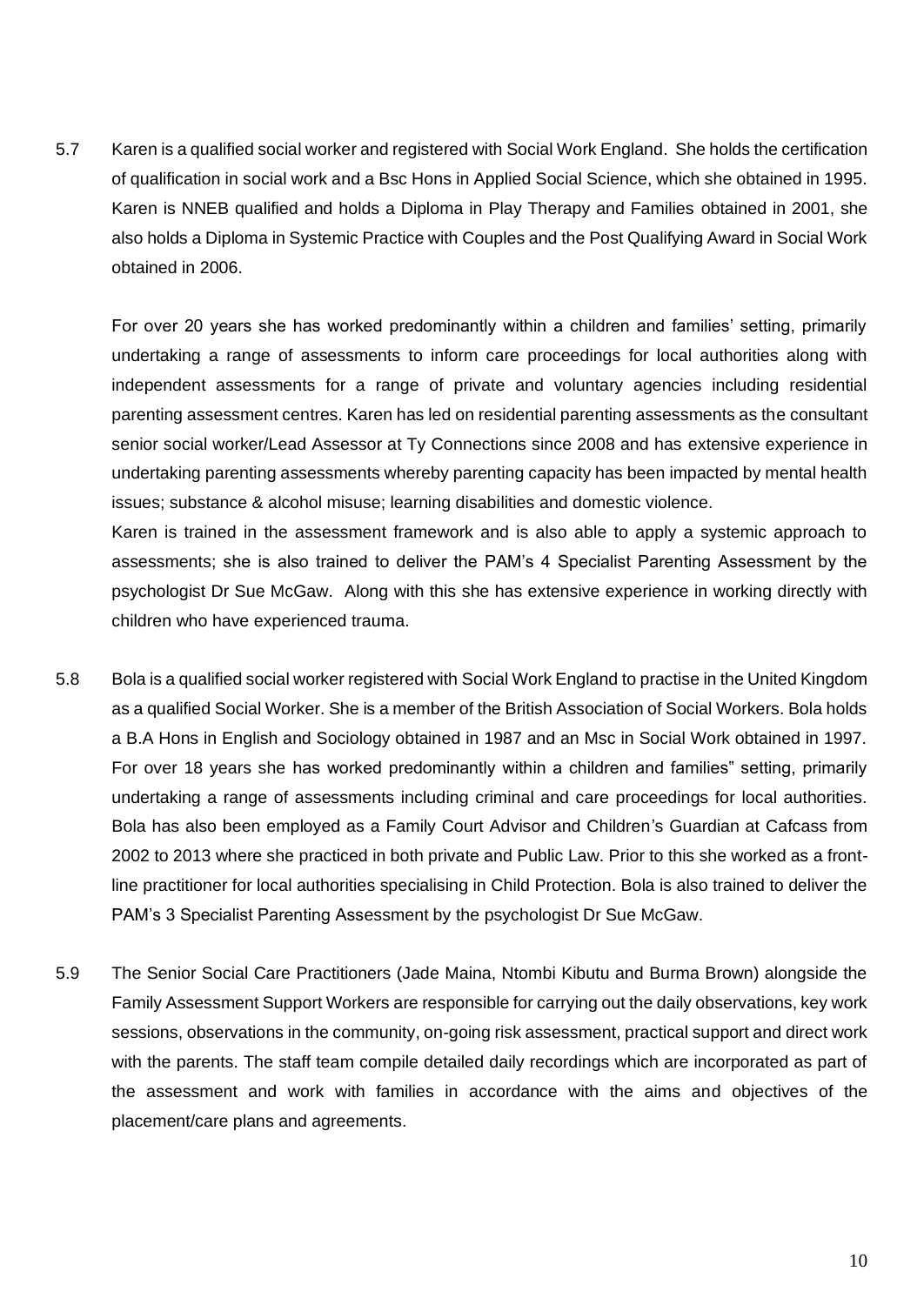- 5.10 **Ntombi, Jade and Burma** are at a senior level within the Family Assessment Support Team, in addition to this role they also key work the families. Jade has been employed at Ty Connections since 2010 and has progressed from a family assessment support worker within the organisation to assist the Service Manager with the development and implementation of innovative practices and procedures. Alongside Ntombi and Burma they all have a fundamental role around ensuring that the support staff are able to develop their knowledge and understanding in the areas of safeguarding both children and vulnerable adults offering advice and guidance to both managers and Family Assessment support workers. Jade holds a degree in Psychology and she is also trained to deliver the PAM's 4 Specialist Parenting Assessment by the psychologist Dr Sue McGaw with further CPD training in Couples as Parents and Parents as Couples at the Tavistock and Portman NHS Foundation trust 2016, Graded Care Profile 2, 2019.
- 5.11 Ntombi also deputises in the managers absence, she holds an NVQ 4 in Health & Social Care, BTEC Level 7 Diploma in Strategic Management and Leadership (May 2018) alongside the A1 Assessors award, Graded Care Profile 2 and is also trained to deliver the PAM's 4 Specialist Parenting Assessment by the psychologist Dr Sue McGaw. Burma holds NVQ level 3 in Health & Social care and has over 19 years' experience working with children and families in a variety of settings, with over 7 years directly within residential family centres.
- 5.12 The Family assessment support workers come from a range of disciplines in the areas most commonly associated with the wider issues we deal with. Some are qualified social workers and or psychologically trained at degree level, and all are Level 3 children and Young People's workforce or equivalent.
- 5.13 Assessment team meetings and regular review of the daily recordings, issues arising, and on-going risk assessments are undertaken to inform key phases of the assessment process, placement plans and actions.
- 5.14 The Staff team benefit from ongoing training, team meetings, regular reflective supervision and performance appraisals. The service development plan details the organisation's continued commitment to staff training. There is a democratic approach to service development and staff contribute to the vision for the focuses on equipping staff for their role, improving the assessment process and other working practices.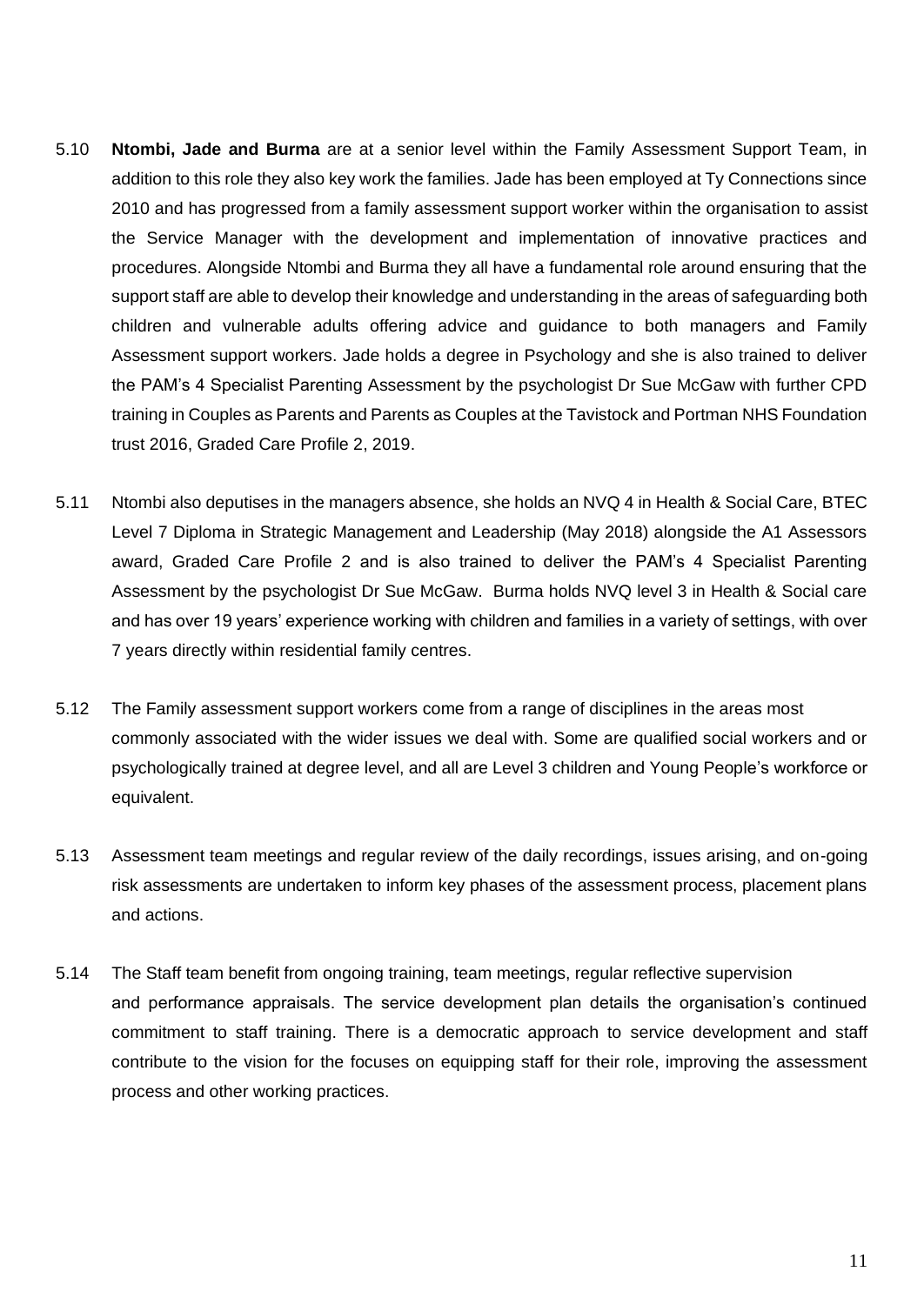5.15 **The Family's psychotherapist** (Sarah Houseman) is responsible for providing a confidential space for a resident parent to work through any difficulties they may have during the assessment process. The content of such sessions will necessarily remain confidential and will not be subject to scrutiny except where child protection or safety concerns arise, though parents' uptake and general engagement in the sessions will be commented on in the final report. **Sarah** is a qualified UKCP registered psychotherapist and qualified social worker and Social Work England registered.

#### 5.16 **Barbara Walters-Ennis** (Quality Assurance Social Worker) Barbara is a qualified social

worker and registered with Social Work England to practise in the United Kingdom. She is a member of the British Association of Social Workers and holds the Certification of Qualification in Social Work, obtained in 1993 and a B.A. Hons in Applied Social Science obtained in 1996. Barbara completed the Practice Teacher's award in 2000 and the Post Qualifying Child Care Award in 2003. For over 20 years she has worked predominantly within a children and families' setting, primarily undertaking a range of assessments including criminal and care proceedings for local authorities. She has also specialised in undertaking comprehensive assessments for both private and voluntary fostering agencies.

Barbara holds a Diploma in Management Studies obtained in July 2007 and is a member of the Chartered Institute of Managers. Between 2003 and 2007, she was the managing director of an independent foster care agency. Barbara was the registered Manager for two Residential parenting assessment units between 2008 and 2015. In this capacity she has both led and overseen a range of parenting assessments on families who have a wide variety of complex needs including serious drugs and alcohol issues, learning needs and mental health issues

5.17 **Sharon Mahoney** (Consultant Senior Social Worker/External supervisor.) is a qualified Social Worker registered with Social Work England to practise in the United Kingdom. Sharon undertakes management and staff team supervision. Sharon facilitates reflective practice to support the Management and staff team in their role, by encouraging the development of practice skills, maintaining professional and ethical standards in the context of on-going professional development; providing reliable and regular 'thinking space'; Maintenance of our professional practice, Theory and practice and the impact that such work has on the practitioner her/himself.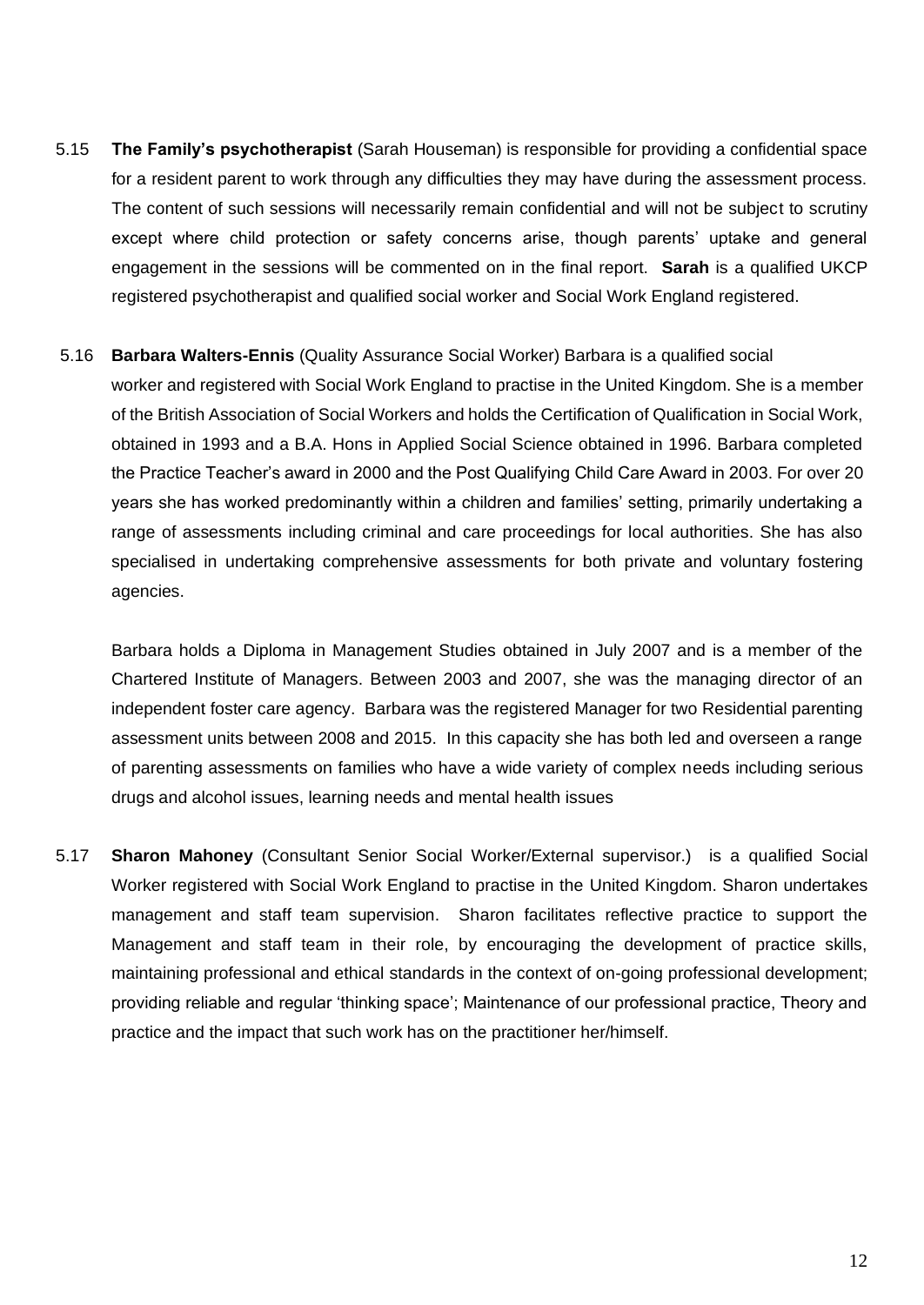## **6. Fees and charges**

## 6.1 **Standard weekly fees of £3850.00** are charged per family placement.

**NB**. the exception to the above fees, is if the makeup of the family requires the use of two apartments to accommodate them then **Standard weekly fees of £7700.00** are charged.

- 6.2 These fees are inclusive with no hidden charges, for example all our assessment is PAMS informed, 1-1 support/monitoring through the day or night, additional waking night, reasonable childcare such as parents attending meetings and or Court.
- 6.3 These fees include: pre-placement meetings, full assessment of the family, attendance at Child looked after reviews and Placement review meetings whilst the family is in placement; the Final Assessment Report is completed 14 days post the assessment period ending. There may be instances whereby the date of the final report is negotiated. Family Weekly reports, Court Statements, or Interim Assessment Reports whilst the family is in placement as negotiated between the Local Authority's legal advisor. Accommodation, utilities, and basic equipment are all inclusive in the fees.
- 6.4 In response to referrals, we can offer a no-charge/fee initial service plan proposal based on a review of the documents and reports pertaining to the client family. The aim is to address the potential merits of placement at Ty Connections, detailing how an assessment would be planned, structured, and delivered, subject to availability.
- 6.5 There is a prerequisite for all family admissions to the unit, to look at and prevent the risk and transmission of Covid-19. We expect families to self-isolate in their apartment, until they receive negative results from your COVID-19 lateral flow testing taken on arrival, and on-going at agreed intervals.
- 6.6 Interpreting and translating services if required within the course of our parenting assessment by us, is not charged outside the standard weekly fees.
- 6.7 Court Attendance is charged at £300.00; this includes court attendance and court reports reviewing time.
- 6.8 We understand that flexibility is a vital requirement in any work commissioned by a Local Authority. There is scope at any stage of the assessment for termination to be considered or for a move into the community with work continuing in the family's home or the family going into a different specialist resource e.g.., drug rehab, therapeutic foster care.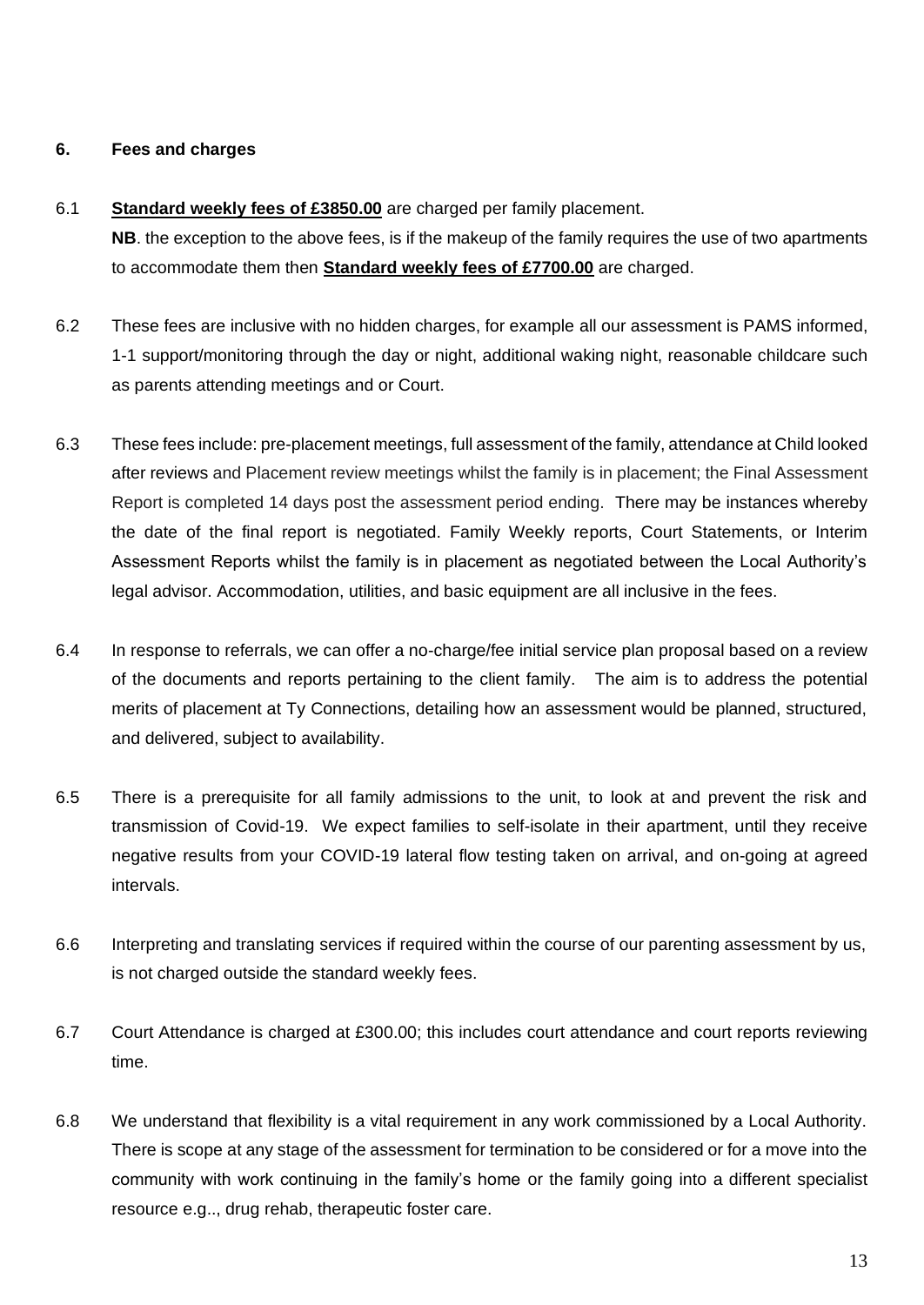#### 6.9 **Termination of Placement**

At any stage, the placement can be terminated by the Local Authority or Ty Connections. There will be a two-week cancellation fee should the Local Authority terminate. There will be a one-week cancellation fee should Ty Connections terminate. In an emergency that constitutes serious child protection or safeguarding concerns, the placement will be suspended until there is a disruption meeting: this may be in person, via email or phone depending on the circumstances. A placement termination eviction notice may also be served giving the service user 24 hours to vacate. In some instances, notice can be given in advance to avoid a cancellation fee.

#### 6.10 **Extension of Placement**

If requested, planned and unplanned extensions of placement would be generally be available to families already in the placement and would be agreed by the Manager. Any extensions requested beyond the agreed placement end date are charged a minimum of one week's cancellation fee. For the avoidance of doubt in cases where holding placements go beyond the agreed end date this is charged a minimum of one week's cancellation fee.

## 6.11 **Authorisation of Additional Services**

Where a service is not included within the standard weekly fee, we will discuss the request with the Local Authority. We will not introduce services without written authorisation, but we do request that it is dealt with as a matter of urgency for the continuation of the assessment.

## 6.12 **Retaining a Placement**

Ty Connections has limited availability. Therefore, to retain an apartment prior to the move in date, a 50% reduction of the weekly fees is £1925.00. We can offer a phased move in plan, whereby the family can visit, meet the staff team, other resident families and make appropriate move-in preparations prior to residing.

#### 6.13 **Commissioning Authorisation**

Placements cannot be confirmed until the Local Authority's designated fund holder or commissioning officer has provided written authorisation.

## 6.14 **Payment Terms**

The fees contract must be signed and returned confirming the agreed costings. Ty Connections requires all invoice payments to be made to Ty Parenting Assessment Services Ltd within 30 days of the invoice date. Failure to make payment within the agreed timescale will attract daily interest at 8% plus the BOE base rate.

#### **7.0 Community-Based Assessments**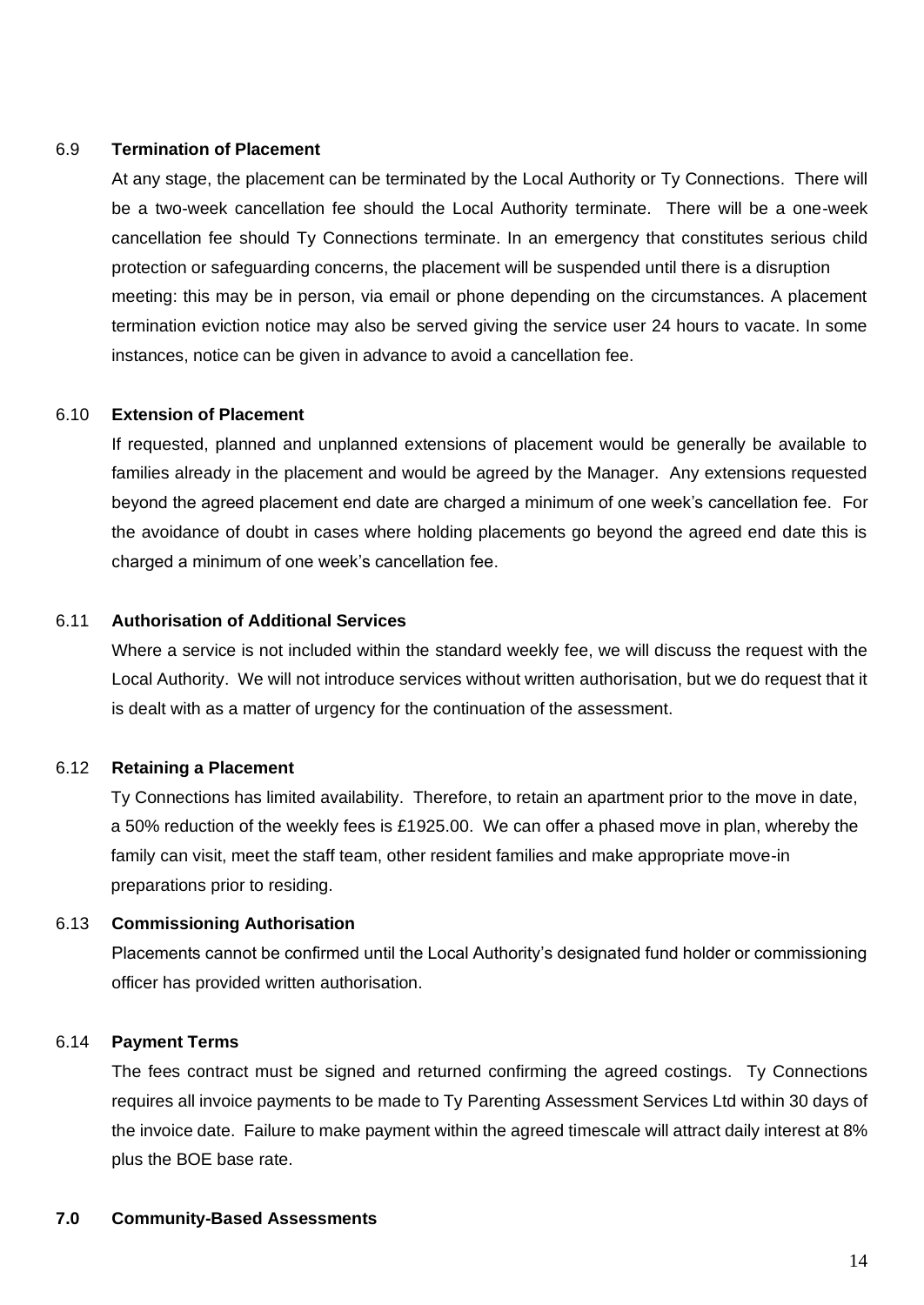- 7.1 Ty Connections community-based assessment, is available:
	- Following a positive assessment, further assessment of families moving into the community, with work continuing in the family home, if in a reasonable distance.
	- One Parent residential and the other Parent Community-based attending the unit as part of contact, assessment session and support programme.
- 7.2 We understand that flexibility is a vital requirement in any work commissioned by a Local Authority, this service offers the same high-quality service and approach as in our residential assessments
- 7.3 We will provide detailed service proposal of work along with an individualise plan of assessment to assist parties in determining whether they wish to commission our services.

## **8. Criteria for admission**

- 8.1 Families referred to Ty Connections have usually been the recipients of considerable intervention by Children Services and other agencies prior to the referral. This intervention will have led to the identification of serious concerns about the care available to the child/ren in the family.
- 8.2 In many cases various assessments in respect of the families will have been carried out prior to them coming to Ty Connections. These will usually include Initial and Core Assessments conducted by Children Services in conjunction with other agencies such as Health, Education, and the Police and often some specialist assessments by professionals such as psychologists and psychiatrists. It is expected that copies of those assessment reports will be made available with the referral. The referral to Ty Connections is often a direct result of the recommendations of one or more of those assessments.
- 8.3 Our referral process involves completion and submission of our referral and risk assessment form for consideration. This link can be emailed and or accessed via https://forms.gle/GPp1HrpZ2HuQrC9q7
- 8.4 In situations where offering a placement is thought to be viable, Ty Connections will then prepare a Service plan/proposal addressing the potential merits of the placement. Informing the referring agency about how the assessment/programme of support would be planned structured and delivered. **There is a prerequisite for all family admissions to the unit, to look at and prevent the risk and transmission of Covid-19. We expect families to self-isolate in their apartment, until they receive negative results from your COVID-19 lateral flow testing taken on arrival, and on-going at agreed intervals.**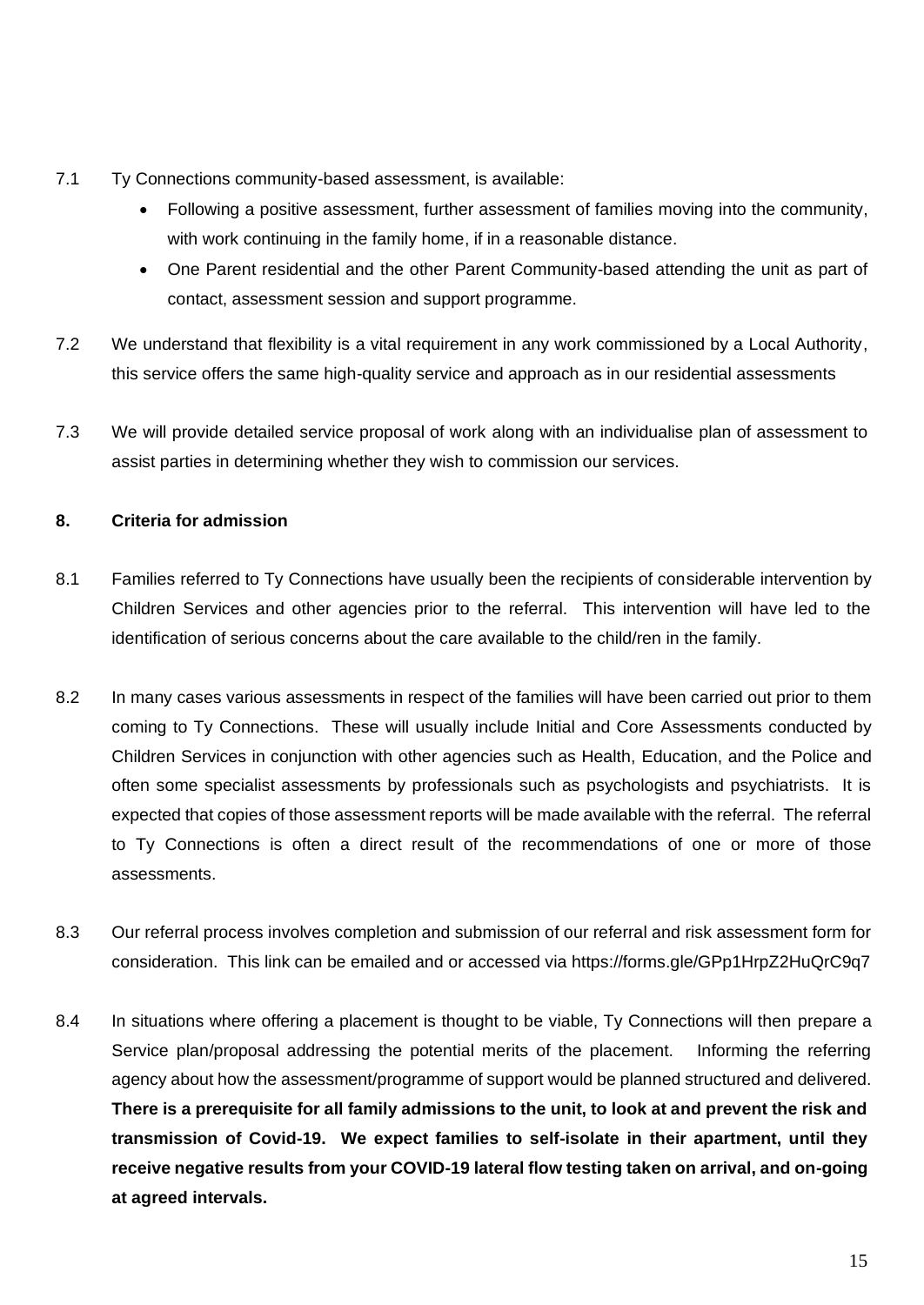- 8.5 Ty Connections accept referrals of parents 18 years plus. If the parent is approaching 18, we assess this as part of the pre-placement risk assessment. However, in considering adolescent parents it is necessary to ascertain that their self-care skills are sufficient for them to look after themselves and their dependent/s adequately.
- 8.6 Ty Connections offers placements to single mothers and single fathers with one or more children
- 8.7 We can offer \*two parent residential placements or one parent residential/one parent community based. \*Two parent residential placements - Note that if we are required to comment on sole caring parenting capacity, we will build in one parent going offsite for a time limited period to assess the other parent as part of the assessment process.
- 8.8 We can offer placement comprising of one or more children of any age, we assess this as part of the pre-placement risk assessment.
- 8.9 In circumstances where a family is the subject of a Care Order, it is not appropriate for Ty Connections to assume parental responsibility on behalf of the Local Authority as to do so would compromise our focus upon and commitment to the immediate and long-term safety and well-being of the families.

#### 8.10 **Parents with learning difficulties**

Ty Connections is committed to providing opportunities for families in which one or both parents have a learning difficulty to undertake a fair and sensitive assessment of the care available to the child/ren within the family. We can adapt assessment processes and materials as appropriate. We seek to ensure that a formal assessment of the parent(s)' learning difficulty has been undertaken before the residential assessment begins so that we can ensure that as much information as possible is available in planning the assessment in a way which is sensitive to every family member's needs. We seek specific guidance from whichever professional undertakes that assessment about how best to work with the individual(s) concerned.

However, it is our belief that what is significant for children is their day-to-day experience of being parented, not the diagnosis of their parent(s)' difficulties. Our commitment is to the immediate and long-term safety and wellbeing of children.

## 8.11 **Parents with mental health difficulties**

In order to undertake an assessment of a family in which one or both parents have a mental health difficulty, we require a formal assessment by a mental health professional of the nature, extent, prognosis and requisite treatment plan of the difficulty before a placement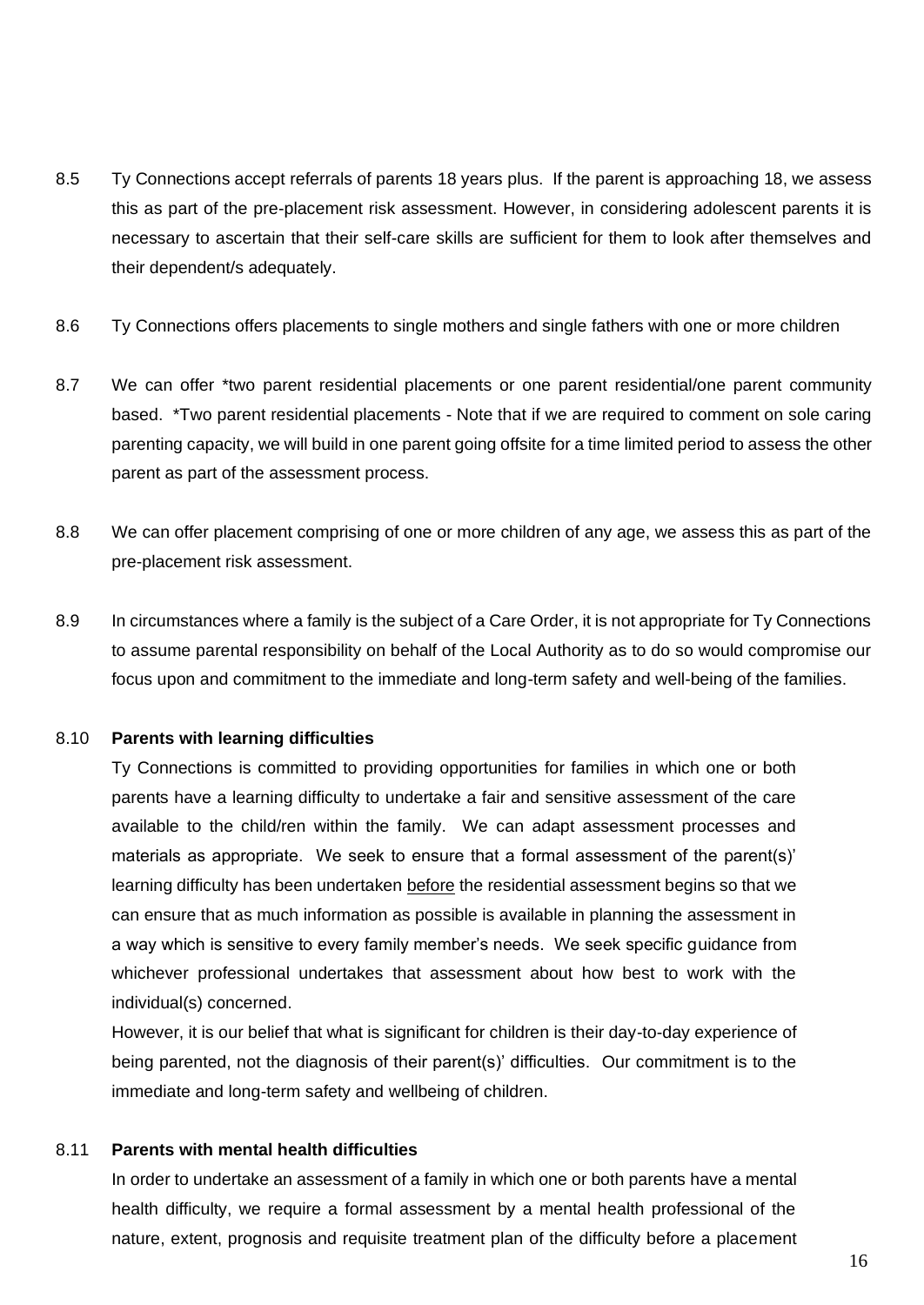can be made. We also seek to gather as much information as possible to plan the assessment in a way, which is sensitive to every family member's needs. We seek specific guidance from whichever professionals have been involved with the family or who have undertaken specific assessments to ascertain how best to work with the individual(s) concerned.

However, it is our belief that what is significant for children is their day-to-day experience of being parented, not the diagnosis of their parent(s)' difficulties. Our commitment is to the immediate and long-term safety and wellbeing of children.

#### 8.12 **Parents who are dependent upon alcohol**

Alcohol is not allowed within Ty Connections in any circumstances. We receive a number of referrals in respect of families in which one or both parents/carers are dependent upon or have difficulties controlling their use of alcohol. It is not considered appropriate to undertake assessments at Ty Connections in respect of individuals whose use of alcohol is out of control or who attempt to stop drinking immediately before starting the assessment. This is to ensure the safety of the individual's own child/ren, other residents and staff. Furthermore, it is considered bad practice and unfair to expect an individual in such a position to embark upon an Parenting assessment because to do so would almost inevitably lead to the placement breaking down, thereby creating further trauma and disruption for the child/ren. The placement would be likely to break down either because the individual was attempting to abstain from alcohol and possibly experiencing withdrawal symptoms while also engaging in a residential assessment which in itself can be stressful; or because she/he was attempting to use alcohol surreptitiously and their parenting or behaviour was adversely affected. However, in circumstances where parents/carers can acknowledge their difficulties with alcohol and the impact of those upon the care of their child/ren, we are prepared to consider referrals. The evidence we require that such an acknowledgement has been made is a letter from a legitimate alcohol advisory agency confirming that the individual has sought help in relation to their use of alcohol and has begun to implement advice provided. This may or may not necessitate complete abstinence. We would be guided about the necessity of that by the agency concerned. Before agreeing to the individual concerned moving into Ty Connections in order to begin an assessment, we would be recommending that the individual engage with drug and alcohol services locally at **Change Grow Live** - **Barnet** is a support service for individuals who are affected by drug and alcohol problems.

#### 8.13 **Parents who are dependent upon illegal substances**

Using illegal substances are not allowed within Ty Connections in any circumstances. We also receive several referrals in respect of families in which one or both parents/carers are dependent upon and have difficulties in controlling their use of one or more illegal substances.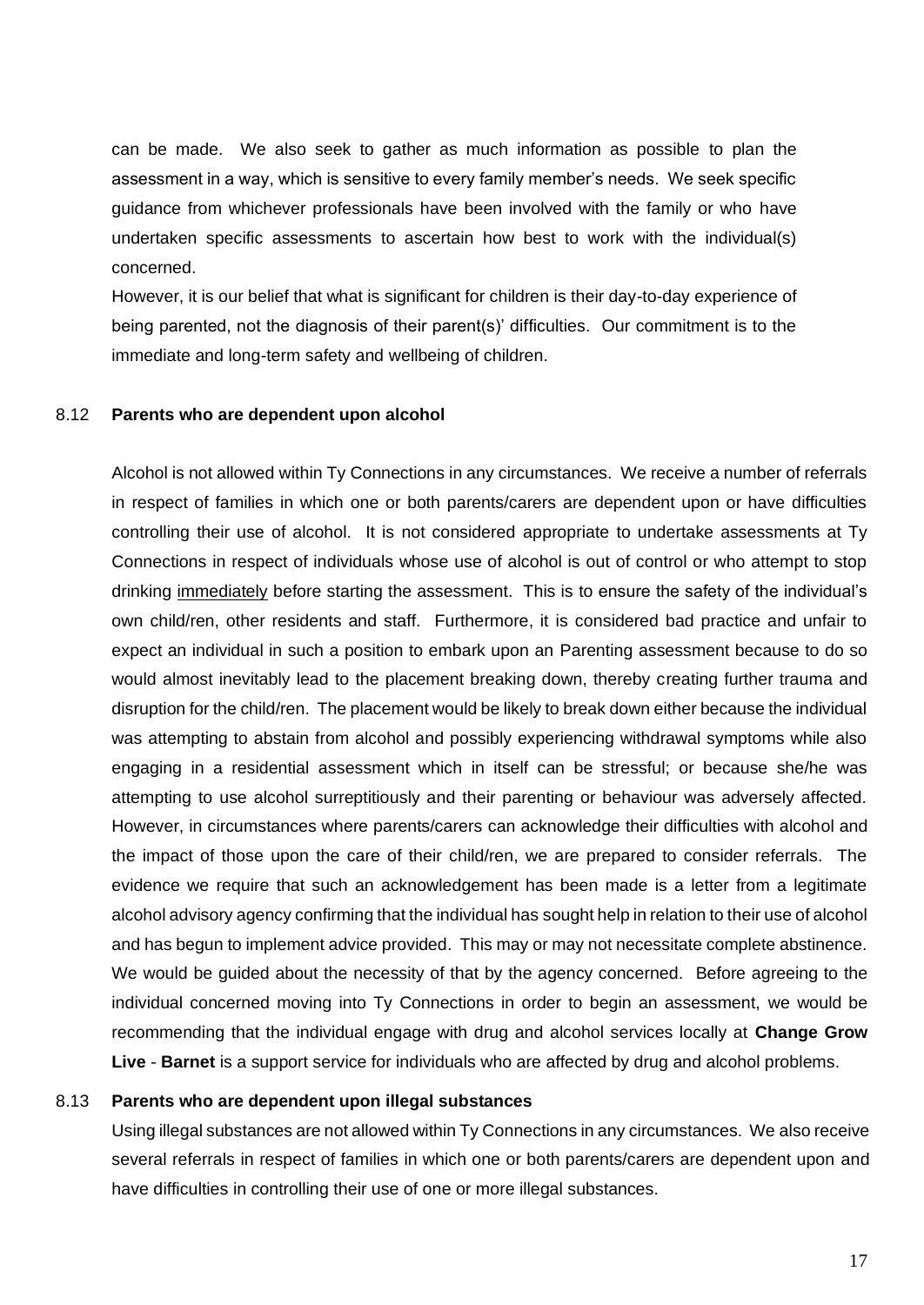It is recognised that it is possible for some individuals to use illegal substances and still to meet their child/ren's needs safely and adequately.

We are therefore prepared to consider such referrals. However, it is not considered appropriate to undertake assessments at Ty Connections in respect of individuals who are denying or minimising the level or impact of their use of illegal substances or who attempt to stop using those substances immediately before starting the assessment.

It is recognised that the use of many illegal substances is highly addictive and giving up or reducing the use of them can be extremely difficult. Introducing an individual in any of these circumstances to Ty Connections would be to bring a level of chaos and/or unpredictable danger into the centre which would clearly compromise the safety of the individual's own child/ren, other residents and/or staff. Furthermore, beginning an assessment involving an individual experiencing any of these difficulties would be unfair to the individual and to their child/ren because of the high likelihood that the placement would break down. However, in circumstances where parents/carers are able to acknowledge their difficulties with illegal substances and the impact of those upon the care of their child/ren, we are prepared to consider referrals. The evidence we require that such an acknowledgement has been made is a letter from a legitimate drug counselling or advisory agency confirming that the individual has sought help in relation to their use of illegal substances and has begun to implement advice offered. Before agreeing to the individual concerned moving into Ty Connections in order to begin an assessment, we would be recommending that the individual engage with drug and alcohol services locally at **Change Grow Live** - **Barnet** is a support service for individuals who are affected by drug and alcohol problems.

8.14 Ty Connections reserves the right not to offer placements for assessment to any individual who it is reasonable to suspect may be a risk to other service users or staff. Individuals who present a risk of violence or sexual risk to other service users or staff must be assessed by a suitably qualified psychologist or psychiatrist before a placement can be offered. It will only be possible to offer a placement to individuals in such circumstances if the psychologist or psychiatrist is able to provide reassurance in a written report that the individual no longer poses an undue risk.

#### **9. Underlying ethos and philosophy of Ty Connections**

9.1 The underlying ethos and philosophy of Ty Connections believes that best practice demands a multidisciplinary approach. We liaise closely with providers of relevant local services/resources as well as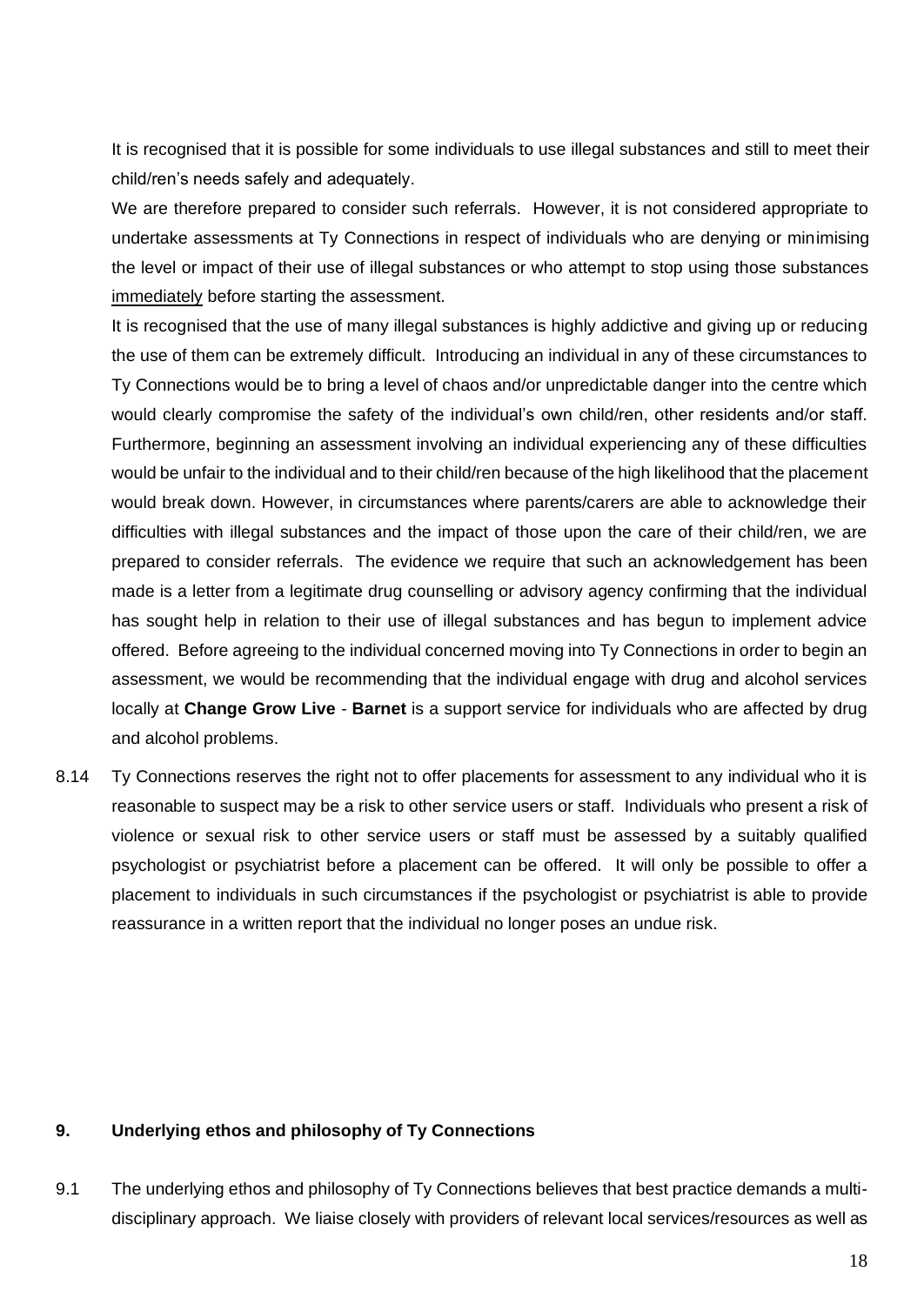all professionals and significant others who are involved in the lives of the service users and their children.

- 9.2 Our approach to undertaking assessments is influenced by several legislative, professional and organisational principles and values:
	- a. The right of every child to be brought up in a family that can meet her/his basic needs and provide the child with secure attachments, stability, and a sense of belonging and permanency. This principle is reflected in government policy
	- b. Every individual's right to a private family life as enshrined in the Human Rights Act 1998.
	- c. Every child's right to be protected from harm, also enshrined in the Human Rights Act 1998.
	- d. The principle, underlying the Children Act 1989, that children should be brought up within their families of origin wherever possible. Where children are deemed to be in need, appropriate services should be provided to promote their welfare and upbringing in their families if possible.
	- e. The importance of effective assessment of families and their dependent/s needs and how they might best be met. The 'Framework for the Assessment of Children in Need and their Families' (Department of Health 2000) highlights the importance of analysing, understanding and recording what is happening to children within their families and their wider communities; and basing professional judgements upon that information.
	- g. The importance of recognising the positive aspects of families' circumstances, particularly young parents' strengths, and proven abilities; and seeking to build upon those strengths in undertaking assessments.
- 9.3 Ty Connections aims to undertake assessments that are both fair and respectful of individuals' dignity while ensuring that the safety and wellbeing of children always remains paramount.
- 9.4 Ty Connections provide support and advice to families daily. If required, throughout the night. The aim is to achieve a balance between offering support, monitoring the care and well-being of the families, intervening when necessary and encouraging the families to gain independence.
- 9.5 Ty Connections respects' rights to privacy where possible, particularly late at night, providing that the safety and protection of residents is ensured.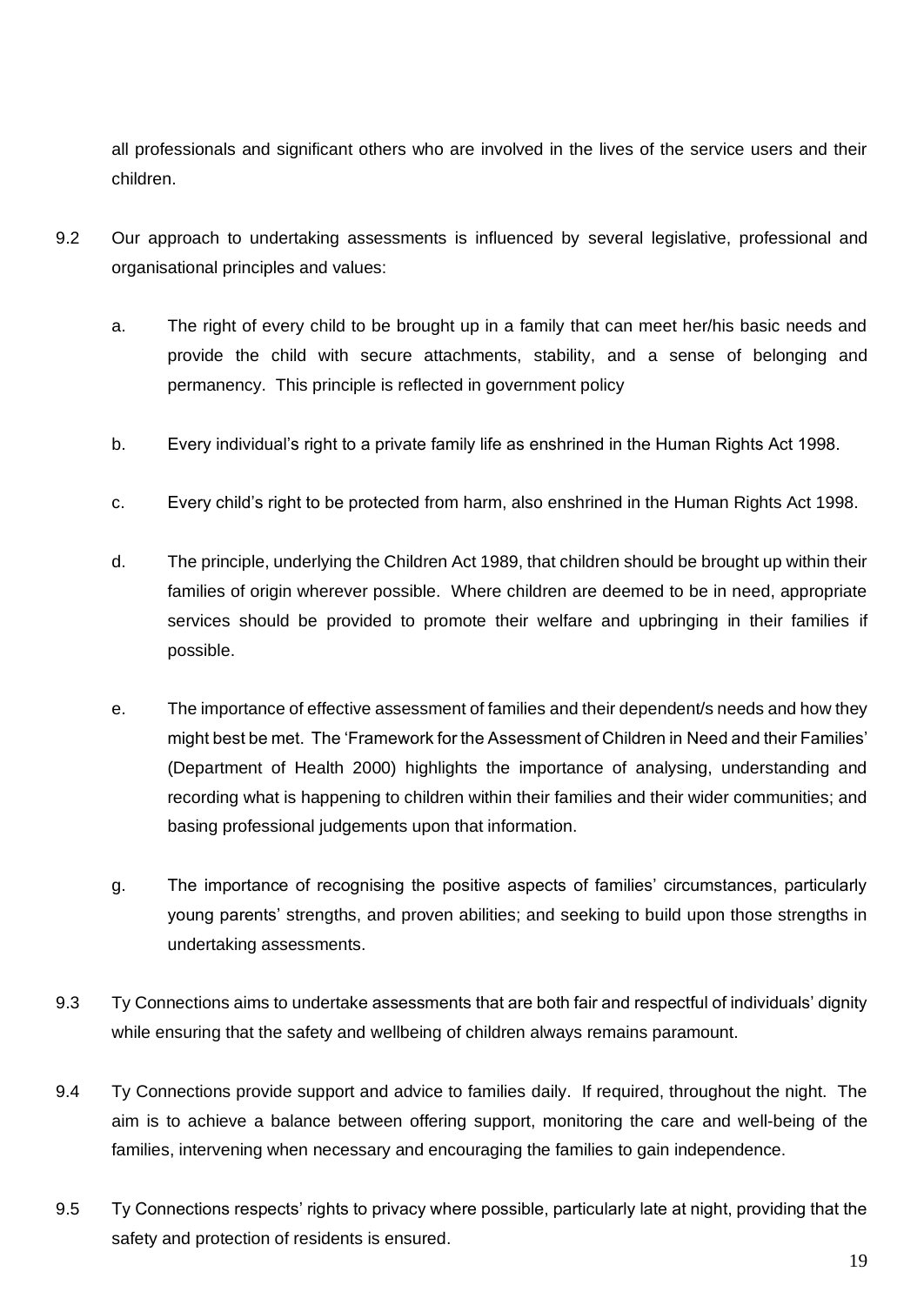- 9.6 The willingness of parents to work in partnership with Ty Connections is essential.
- 9.7 Families are encouraged to participate in the following main sessions offered:
	- **Daily planning** where parents and staff work in partnership to produce a daily plan, which incorporates how they plan to meet their child/rens needs, all their appointments, sessions, and other scheduled events.
	- **Formal placement weekly reviews** where parents and staff work in partnership discussing, areas of strength observed and the areas for further improvement, these sessions complement in the moment feedback that takes place on a more ad-hoc basis. The discussion also provides an opportunity for parents to comment on and contribute to the placement plans.
	- **Placement Plans and actions** incorporated in the weekly reviews. Where parents collaborate to review progress, set targets, monitor outcomes, and communicate the expectations of all involved throughout the placement.
	- **Weekly planning** where parents and staff work in partnership to produce a weekly plan, which incorporates all their upcoming appointments and other scheduled events.
- 9.8 Ty Connections clearly has a duty to the families it serves to work in partnership with other agencies involved in the assessment of their needs and care. Ty Connections seek to work closely with referring Children Services Departments and professionals such as Children's Guardians, solicitors, psychologists, Health Visitors, GP's, and Education professionals.

## **10. The Process and Content of Assessment, timescales and how we work with families.**

- 10.1 In regard to the assessment timescales our view is that anything less than 12 weeks could only be considered a risk assessment and not a full assessment of parenting capacity. A twelve-week assessment would be a full assessment that allows for the assessment of capacity for change.
- 10.2 Whereby the family are resident for a 12-week residential parenting assessment the **Final Parenting Assessment report is made available two weeks after the end date of the assessment period.**  Interim assessment report date usually six weeks, along with four-week placement review meetings and final indicator meeting in weeks ten or eleven of the assessment period if required.
- 10.3 The first couple of weeks of the placement: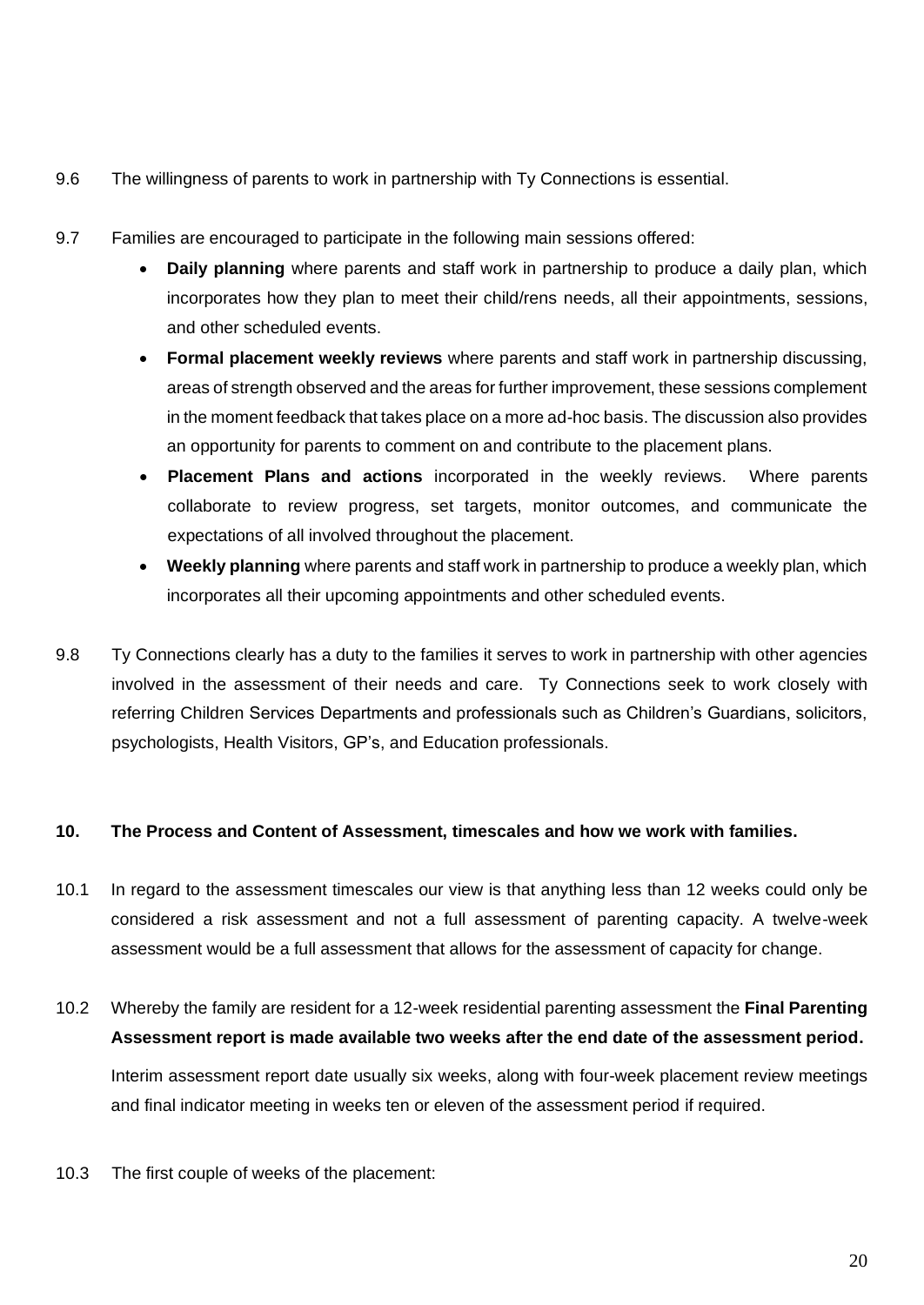- Facilitate a settling-in period for the family where they might begin to establish relationships with staff and the professional network, and to familiarise parents with the unit protocols, policies, and structures.
- Develop meaningful working relationships with staff to offer support, guidance and monitoring of the caretaking offered to their child/children and begin establishing ageappropriate routines and structure around meeting their needs and independent living skills.
- This is an intensive period of robust support, supervision, monitoring and intensive observations of care tasks, stimulation and the relationship between parent and child.
- At the end of this period, a formal placement planning agreement meeting to be held with all parties, to review settling in progress, discuss and agree the detailed formal assessment, internal and external support plan and actions.

## 10.4 Assessment

- Parents will have individual and/or couple assessment sessions with the Senior Social Worker /lead assessor (PAMS trained) who will focus on the key areas of assessment as outlined in the letter of Instruction. The methods of work focus on the overall needs of the child/children, parenting capacity, engagement with the assessment, communication, insight and understanding of the concerns of the Local Authority, relationship between parents, family dynamics and relationships, external / environmental factors, risks in the community and the support needs, if any, for the family over the short and long term.
- The Family Assessment Support Workers (PAMS trained) will work directly with the family carrying out the daily support and observations, key work sessions, observations in the community, on-going risk assessment, practical support, and direct work. FASW's compile detailed daily records which are incorporated as part of the assessment, working alongside and reporting to the lead assessor.

## 10.5 Support

- In-house individual support/counselling sessions with our qualified psychotherapist will be offered to parents to work through any difficulties they may have during the assessment process. Uptake and attendance will be commented on in the final assessment report; the content of these sessions will remain confidential except where child protection or safety concerns arise.
- Families are supported to identify age-appropriate community play groups for parent and child to attend, targeted parenting programmes whilst in placement.
- If the location of the placement address affords parents continuity and accessibility with preexisting external support services, we would recommend and facilitate continuation for consistency.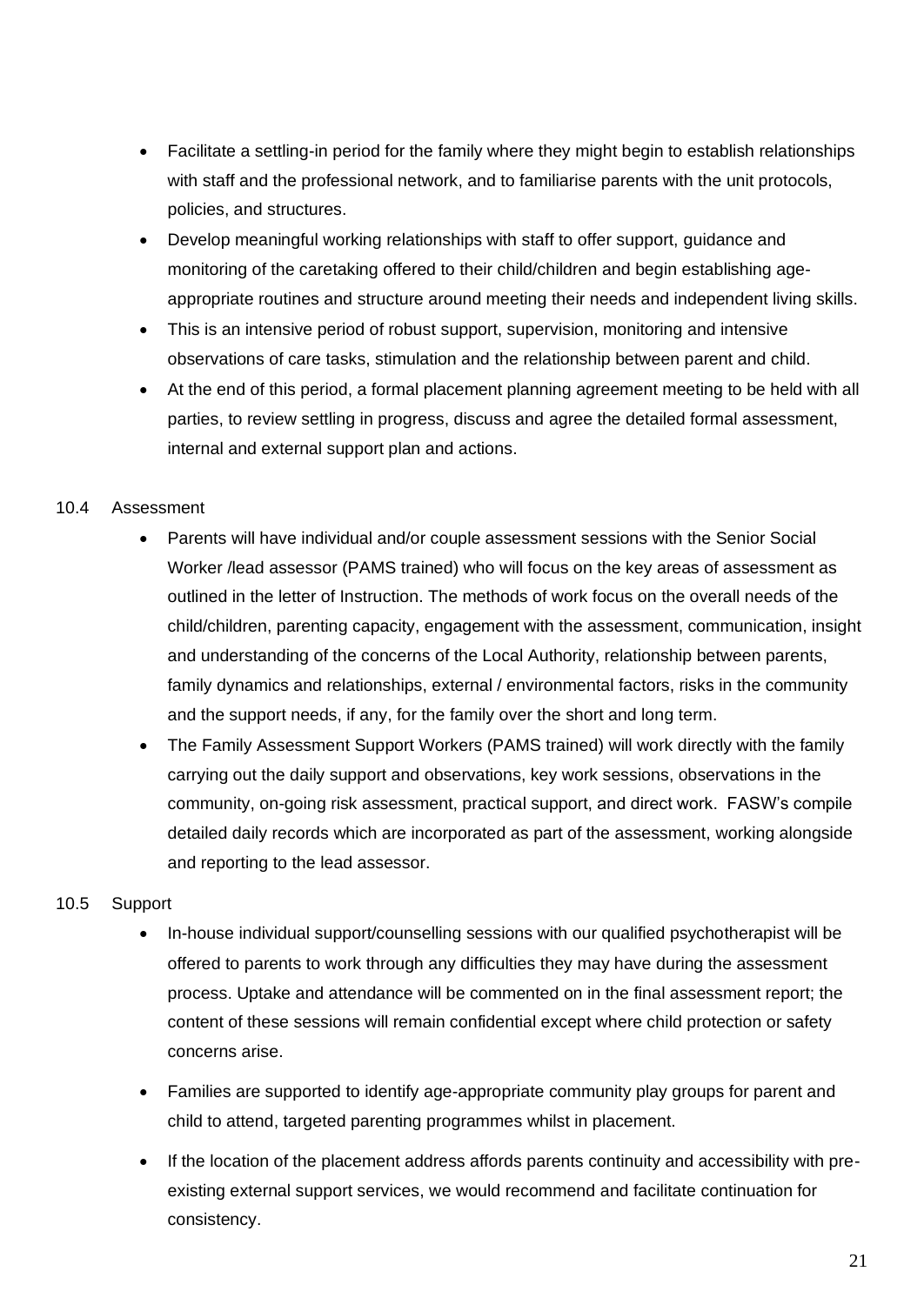• Due to our experience, we are aware of the ways in which issues around learning are frequently associated with parenting difficulties. To ensure an inclusive service at the unit, all parents undertake PAMs knowledge questionnaires as a starting basis to alert us to potential leaning needs, and parent teaching is undertaken in a range of ways to ascertain the way a person appears to learn best.

## 10.6 **Additional Structure for Safeguarding**

- 10.7 Additional safeguards are implemented to ensure that all resident children are safe during the assessment period such as CCTV and use of a baby audio monitor. CCTV is available in the communal areas and where required in the apartments.
	- The camera in the apartment focuses on the children's' sleeping, feeding and changing area, providing privacy for the parents in their side of the apartment, which is shielded by a dividing screen.
	- The camera in the apartments is used and viewed by the staff on duty at the unit as an additional tool of observation and monitoring around routines of care undertaken by resident parents minimising over imposing on their personal space, in particular to the night time routines.
	- The start of all assessments involve robust supervision, monitoring and intensive observations of care tasks, stimulation and the relationship between parents and child, and requires parents to be assessed in a variety of sessions during the day so for the majority of the time they would be seen by and working directly with the family assessment support workers whom are present 24/7.
	- The CCTV system can be accessed remotely, records images, which are retrievable for a short period of time. Disclosure of recorded material will only be made to third parties following a child protection or safeguarding incident, or to assist in a criminal enquiry and/or the prevention of terrorism and disorder.
	- Ty Connections' CCTV policy complies with the revised national minimum standards for residential family centre's which came into place in April 2013.
- 10.8 Parents understand that the centre uses surveillance cameras and audio monitoring devices as the initial pre-placement meeting and induction to the centre highlights this practice, which is centred on safeguarding children. It will be explained to the parent's what is expected of them and how they will be required to engage during the assessment period. I.e. undertaking all direct care tasks in the designated area.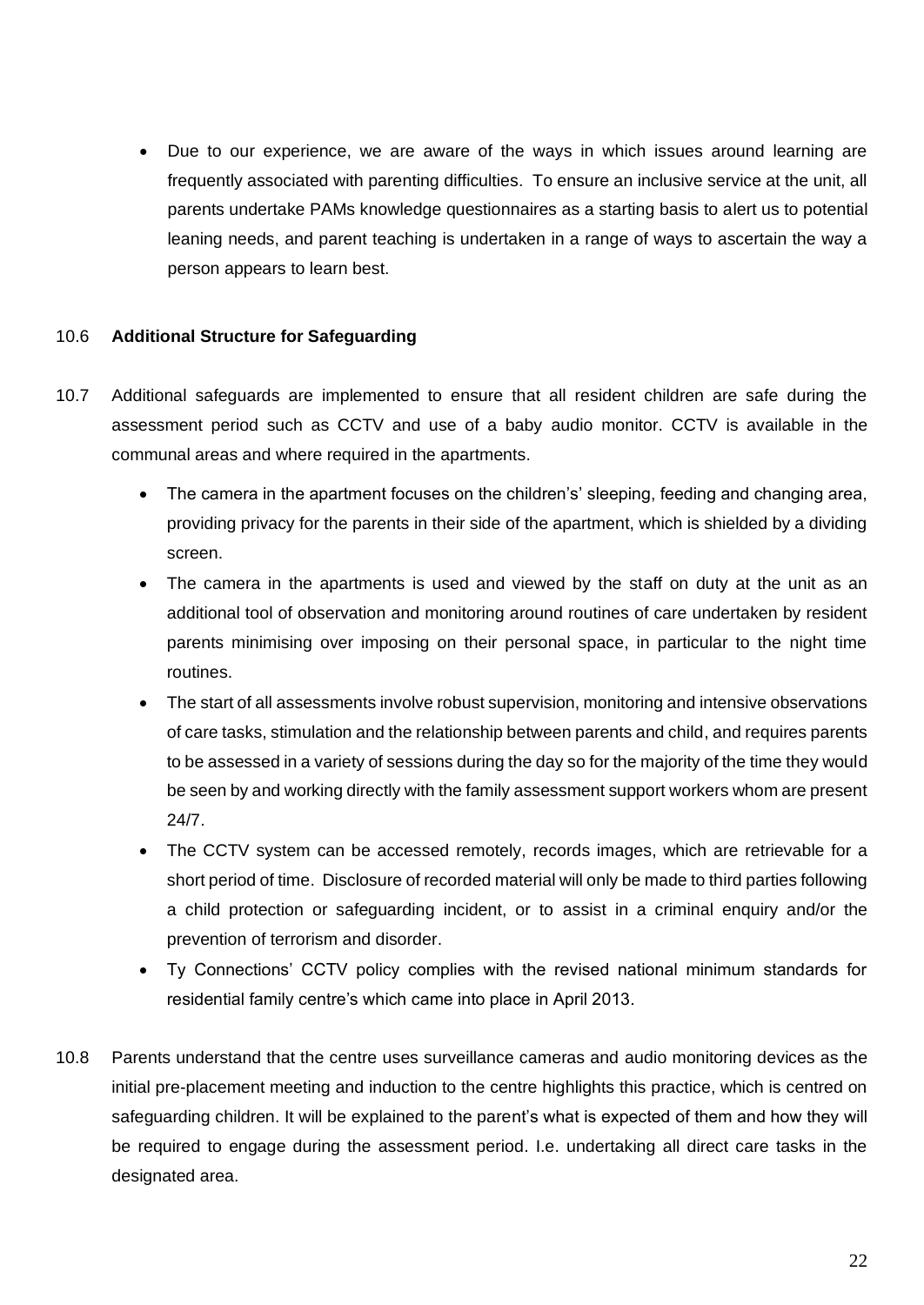- 10.9 How we deal with safeguarding, safety issues, conflicts, disputes, arguments, tension, intimidation, threatening, aggressive and abusive behaviour at Ty.Either directly or indirectly (overhearing you on the mobile phone for example)
	- a. Staff will intervene and ask you firmly to desist from and or attend to.
	- b. If you do not stop or refuse to follow the guidance or direction given by staff after the first request or warning, we will act.
	- c. This could be:
		- i. Removing your child from the situation to a place of safety.
		- ii. Requesting you to take a walk of the unit to calm down the situation.
		- iii. Meeting the child's needs directly.
	- d. No discussions are had until you have calmed down and return to the unit and this is undertaken by management at a mutually convenient time.
	- e. If you are unable to work with this agreement, we will request a placement disruption meeting that includes the Local Authority. A decision can then be made on the most suitable consequences for the placement conditions having been broken. *This may result in your placement being terminated.*
	- f. Resident parents will always be invited to give their account, and your views will always be considered where possible before any decision about your placement is made.
- 10.10 Management and staffing details can be found (page 8.)
- 10.11 It is anticipated that the status of assessments carried out at Ty Connections in relation to the Department of Health's "Framework for the Assessment of Children in Need and their Families" will be that of specialist assessments commissioned by Local Authorities after a Core Assessment has been undertaken.
- 10.12 Ty Connections undertakes holistic assessments in line with the 'Framework for the Assessment of Children in Need and their Families' and 'Working Together to Safeguard Children'.
- 10.13 Assessments at Ty Connections seek to ensure that families current strengths and difficulties are assessed in the context of both their past circumstances and their potential to meet their child/rens' short, medium and long-term care needs in the future.
- 10.14 Ty Connections prefer that families are given opportunities to visit the accommodation if they were offered a placement, meet staff and go away to reflect upon the prospect before committing themselves.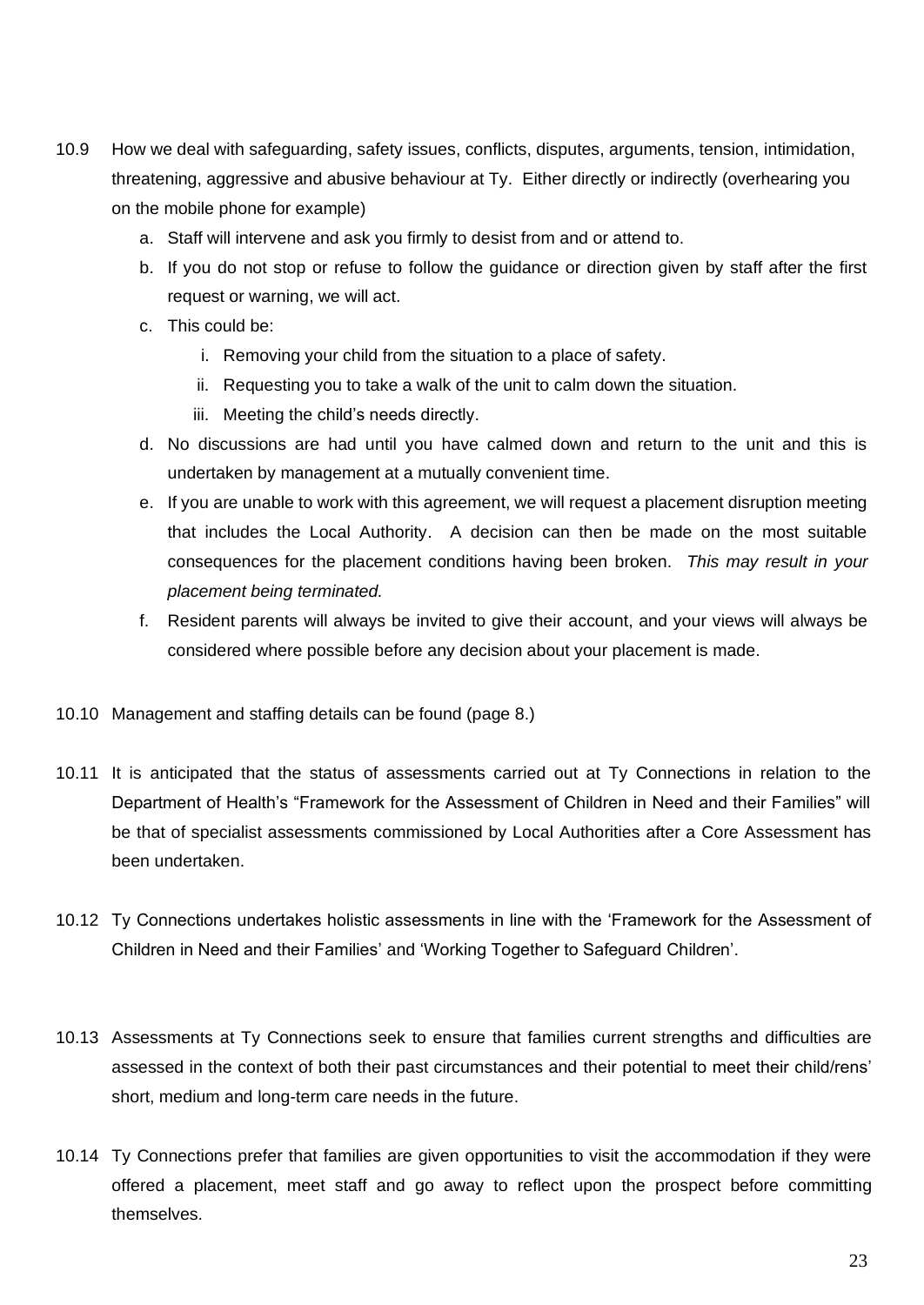- 10.15 Prior to the commencement of any assessment, there would be an expectation that all parties concerned would meet to discuss, agree and sign the detailed plan of the assessment. This agreement is designed to inform the assessment process and will provide all parties with a clear understanding of all the following elements of the assessment; Including reasons for the assessment, timescales, roles and responsibilities of workers and parents, expectations of what will happen, where it will take place and when and if any special arrangements may be required, cancellations of appointments, how disputes will be resolved and contingency arrangements.
- 10.16 The aims and objectives of each placement are clearly stated in the written placement agreement. An individual programme of monitoring, support and planned sessional work is devised for each family and their ongoing progress is measured with respect to the aims and objectives of the placement. We therefore say as follows:

*'The reason for setting out Ty Connections roles and expectations is to help parents and Ty Connections Family Assessment Team and Support Workers (FASW), to be clear, thus preventing any breakdown in the working relationship or in the support received from us.*

- *Ty Connections will provide an Independent parenting assessment on behalf of the Local Authority.*
- *Staff will be supporting, guiding, monitoring, observing assessing you with your children to assist the courts within our expertise, 'parenting'*
- *This duty overrides any obligation to those instructing us or their clients.*
- *The parenting assessment is balanced alongside a programme of support over the weeks and we talk with you about the plan an appreciate your feedback throughout.'*
- 10.17 Ty Connections would expect the local authority to provide the centre with copies of any previous assessment reports carried out on the family concerned including a detailed chronology of the family to avoid repetition of information gathering. Ty Connections would expect the local authority to provide the centre with any letter of instruction required to inform the assessment process and pending court action.
- 10.18 Ty Connections will keep daily records of sessions undertaken with families. There will be an expectation that progress review meetings will be arranged to review the placement and ensure that any necessary amendments to the plan are made. An interim assessment report is available with a final Parenting assessment report made available a fortnight of the conclusion of the assessment.
- 10.19 During the placement staff work with the family in the following ways in-house and in the community utilizing structured services provided by universal services such as children centres.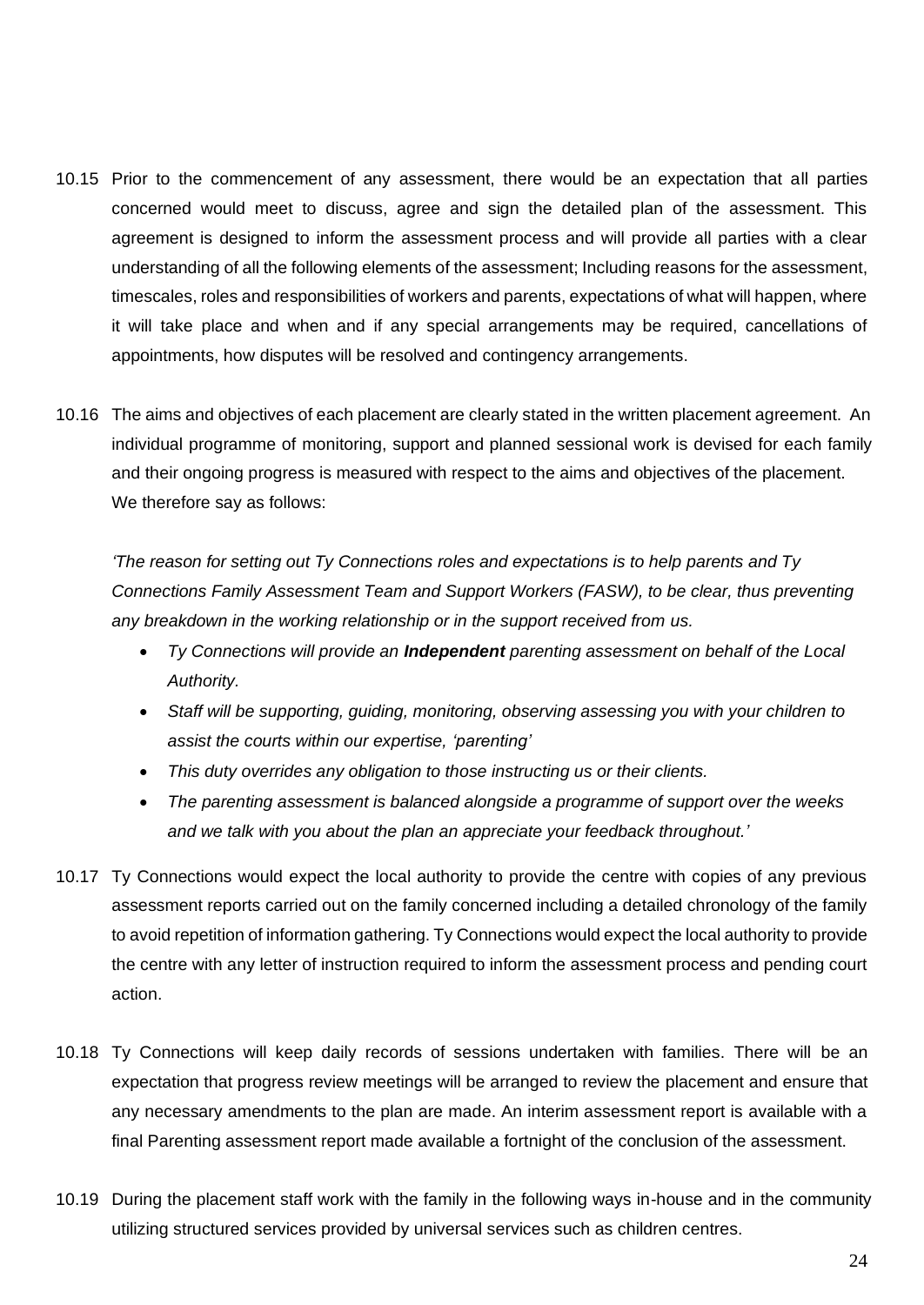- Direct and indirect observations
- Daily planning
- Weekly planning & feedback sessions.
- Key work sessions
- Individual sessions
- Parenting sessions
- Life Skills sessions
- Play and Development sessions
- Counselling/support sessions

# 10.20 **The Assessment process is divided into four distinct phases. Assessment team meetings and regular reviews are undertaken to inform key phases of the assessment progress, placement plans and actions.**

Phase One - This phase commences on placement. This phase is also known as the 'settling in phase' where the family learns to adapt being in a structured and supported environment. This period allows for the transition into our setting and the establishment of working relationships with the unit staff and the professional network. It also entails robust direct support/intervention during primary basic care tasks and the implementation of routines and structure. In addition, there are high levels of monitoring, supervision and observation. This phase typically should last no more than two weeks.

Phase Two - During this phase there is still a high level of monitoring, intervention and direct support. However, the emphasis shifts to the emotional component and relationship between parents and the child. The introduction of community-based activities and in-house teaching sessions will occur around the third week of the assessment process. When it is agreed that the parents have fulfilled the competencies at this stage of the assessment then they move onto the observation phase of the assessment where direct intervention and support are gradually decreased to move onto the assessment of parenting capacity. At this phase if it is felt that parents are not able or capable of progressing to the next level of the assessment, a meeting will be convened with the Referring Authority and other appropriate networks and professionals to determine what the next steps should be in terms of the assessment and future placement plans.

Phase Three - This phase focuses intensively and robustly on overall parenting capacity, day to day care tasks, meeting the overall needs of the child, promoting the emotional and identity of the child, capacity to sustain positive changes achieved, stimulation, forming attachments, integration with community resources, assessment of contact and ensuring safety. This phase also identifies and addresses the strengths and vulnerabilities of the parents and the identification of appropriate resources and/or further assessment /intervention for addressing them.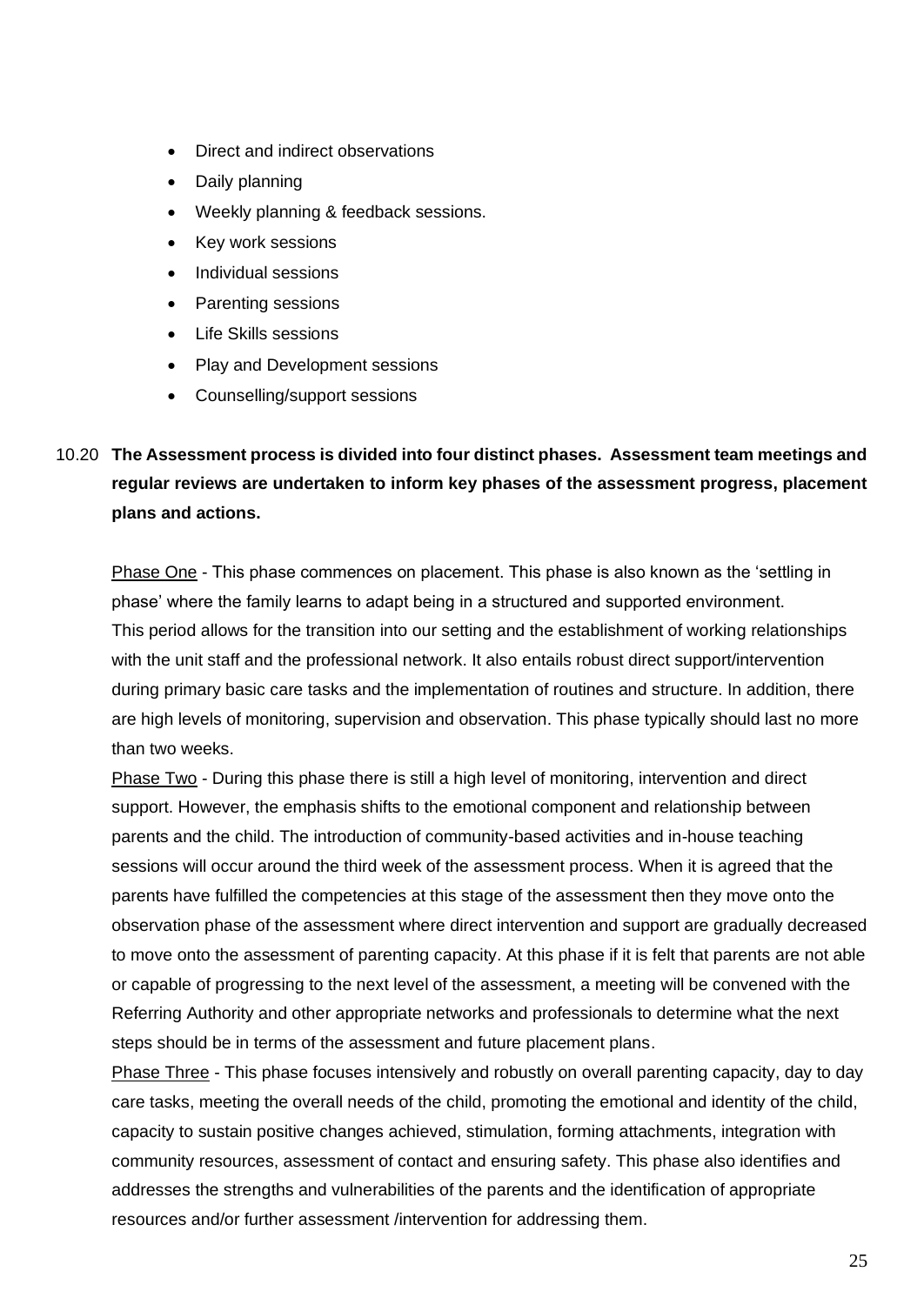Phase Four - The final phase of the assessment focuses on the discharge plan, agreed placement plans and support package. The focus is on re-integration into the community, linking with community-based resources and facilitating a smooth transition into independent living within the community.

# 10.21 **The programme of work undertaken is customised to account for differences in learning styles, pace and delivery to optimize their successful uptake by parents. Strategies include:**

- Time limited sessions to account for potential poor concentration levels
- Questions are worded in simple form and with wording easy to understand. Then corroborating during sessions with parents, continuously checking that they have understood a phrase or sentence by asking them to paraphrase what they understood.
- Utilisation of other resources likely to facilitate any learning such as 1-1 mentoring.
- Performance based learning using a mixture of verbal and non-verbal teaching methods such as pictures, modelling and demonstration to support any verbal instruction, monitoring which are the most effective.
- Practical Sessions, in appreciation of the fact that some people learn experientially rather than through merely listening and concentration skills. (Such as role playing, trial learning and experimentation.)
- Visual aids through use of handouts from the "You & Your child 0 to 1years" book published by CHANGE.
- Role play through staff role modelling appropriate care tasks using a baby doll and giving advice 'in the moment' and so on.
- Utilising and incorporating PAMS tools: 'I need help form', 'Parenting knowledge questionnaire' and 'Parenting skills booklet.'
- Solution focused approach to support parents to understand the reasons for, purpose of desired outcomes. Solution focused model is a strength-based approach to assessment.
- Individual and in the moment sessions around behavioural change using motivational interviewing (MI) techniques to support parents to identify how she can do things differently in her children's best interest.

## 10.22 **12-week residential parenting assessment**

- Extensive observation of the care provided for the dependents by their parent(s).
- Assessments being made of parents' capacity, willingness, and motivation to accept advice, support, and guidance, to put it into practice and to maintain new skills on a consistent basis.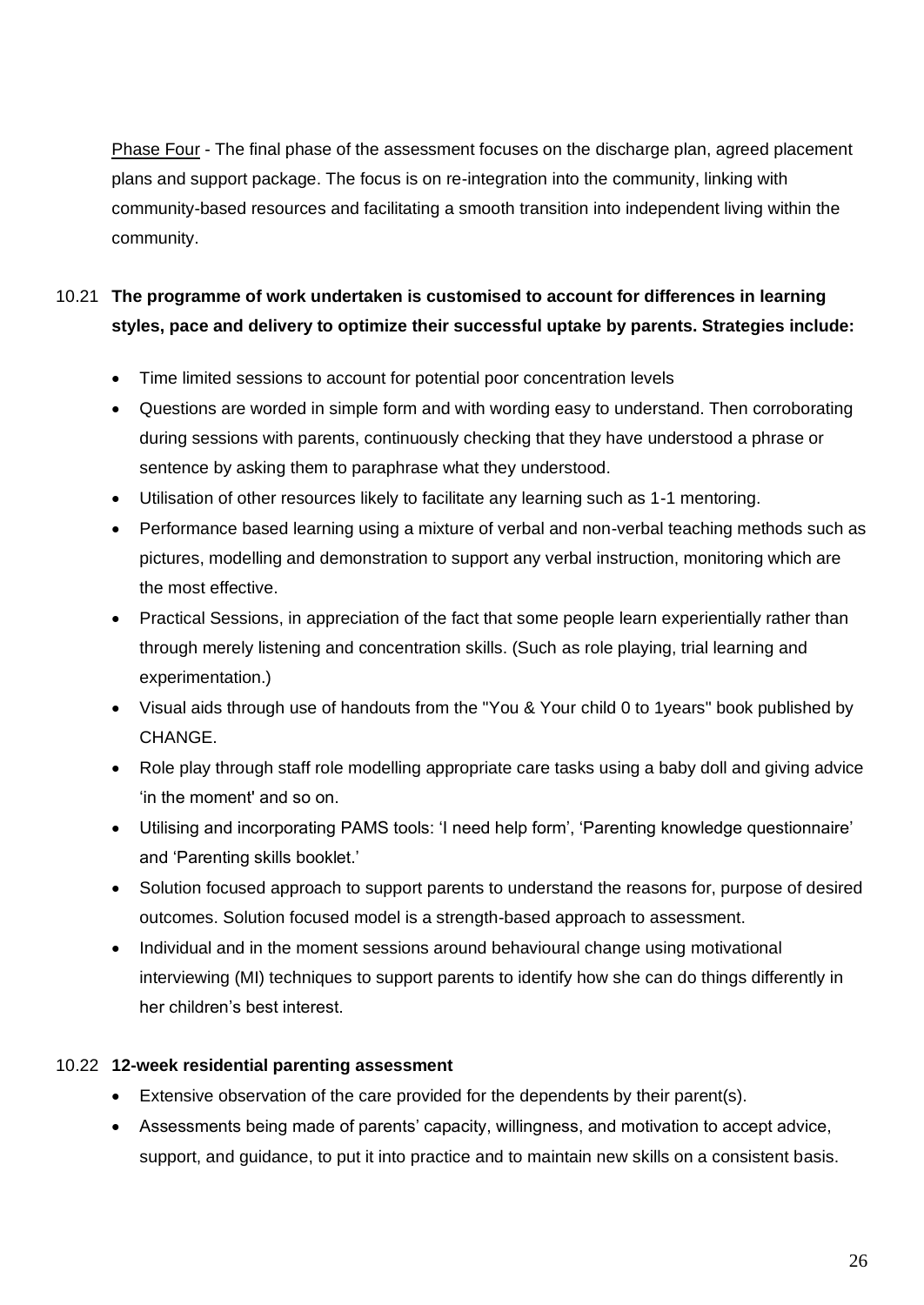- Individual and couple sessions with the parent(s) to explore with them the issues that affect their ability to parent and to assist them in identifying and making any necessary changes to their parenting.
- Sessions Focusing on the parent(s) ability to safeguard and promote the welfare of their dependents.
- Assessment of parent's capacity to identify/ access support services which may be required to ensure that their children's physical, emotional and educational needs can be maintained within the family.
- Identification of any significant risk factors to which children may be exposed.
- Exploration of parent's existing significant relationships and capacity to develop and sustain relationships.
- Exploration of parent's capacity to understanding child development and the impact of attachment formation on relationship building.
- In addition to the above Individual sessions with the Senior Social Worker /lead assessor will explore family history and functioning and the impact on parenting, the nature of the parent/child relationship and parents' capacity for change including their ability to engage with the professional network. Individual sessions will also explore the support needs, if any, for the family over the short and long term.
- Key worker observations / direct support / key sessions will focus on the parents day-to-day functioning both as individuals and as parents.
- Practical support and learning sessions will be provided to enhance their skills and functioning in both areas. For example, organisational skills, practical parenting skills, child development and daily living skills.
- 10.23 We are a small parenting assessment centre, and this behoves it well in providing individual and specific targeted programmes of support for the clients it serves. Along with this the "homely" and attractive environment of the unit avoids the pitfalls of larger units where such support can at times be experienced as "institutional" and remote.
- 10.24 We are experienced in using evidence-based practice to achieve the best outcomes for its client group and this is further enhanced using clear and effective targets and goals in the work that is undertaken, along with regular reviews, to ensure that progress and measurable outcomes are sustained.
- 10.25 Excellent embedded partnership working enables families to receive an extensive level of support, which meets their holistic needs. The centre works exceptionally well with other professionals and this multi-disciplinary approach focuses on the best interests of children. Families receive protection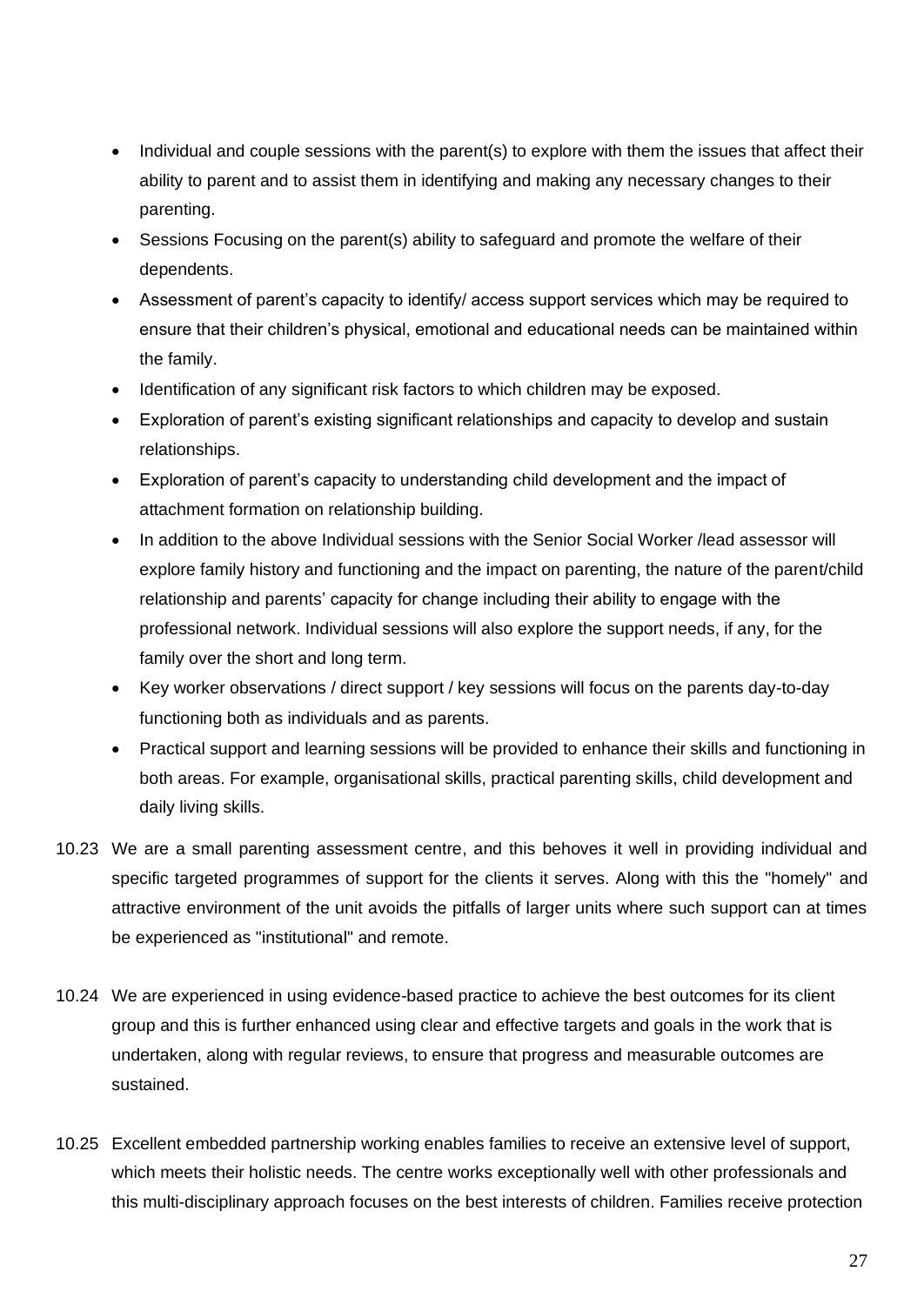from the strong safeguarding arrangements with the police and local authority safeguarding personnel.

- 10.26 Ty Connections is committed to regular consultation/feedback with Parent(s) to ensure that the service provided is supporting families and meeting the required needs. Feedback is made available regularly. They are also invited to make comments about the service they receive and the progress of their assessment through their weekly reviews which is recorded and shared with the professional network.
- 10.27 If there are any concerns raised the Managers are committed to ensure that the issues are discussed with the Parent(s) and appropriate action is taken. If the Parent(s) is unhappy with the action taken they will be directed to the Agency's complaints procedures as relevant.
- 10.28 Managers will regularly review the feedback to ensure that good practice is maintained, and areas of concern are dealt with in an efficient and appropriate manner.
- 10.29 Feedback is also available and becomes part of the families file, ensuring that their views are taken into account when subsequent reports are prepared and when the file is read during inspections and independent audit visits, or within court proceedings.

## **11. Fire Precautions and associated Emergency Procedures**

All resident families have a PEEP on file, which is an individual escape plan to enable them to exit the building in the case of emergency. On admission, every parent and child undertake a fire evacuation drill. Fire drills undertaken, measure evacuation response and cooperation levels.

- 11.1 Instruction on fire procedures is displayed throughout the unit including apartments. Fire alarms and emergency lighting are tested weekly and extinguishers together. Every six months the system is turned off to ensure battery back-up is working, with an engineer's check of alarms and lighting certified annually. Ty III has a Fire maintenance service throughout the accommodation and complies with all relevant regulations.
- 11.2 Basic fire information is given in the Fire Action notice below, read it and take note of the information now, don't wait until there is a fire! You have an important role in ensuring that the Ty Connections measures to prevent fire operate effectively. The Accommodation has smoke detectors installed. It is negligent to misuse or tamper with them!
	- Do not block fire escape routes; it may result in persons being unable to exit the accommodation in the event of a fire.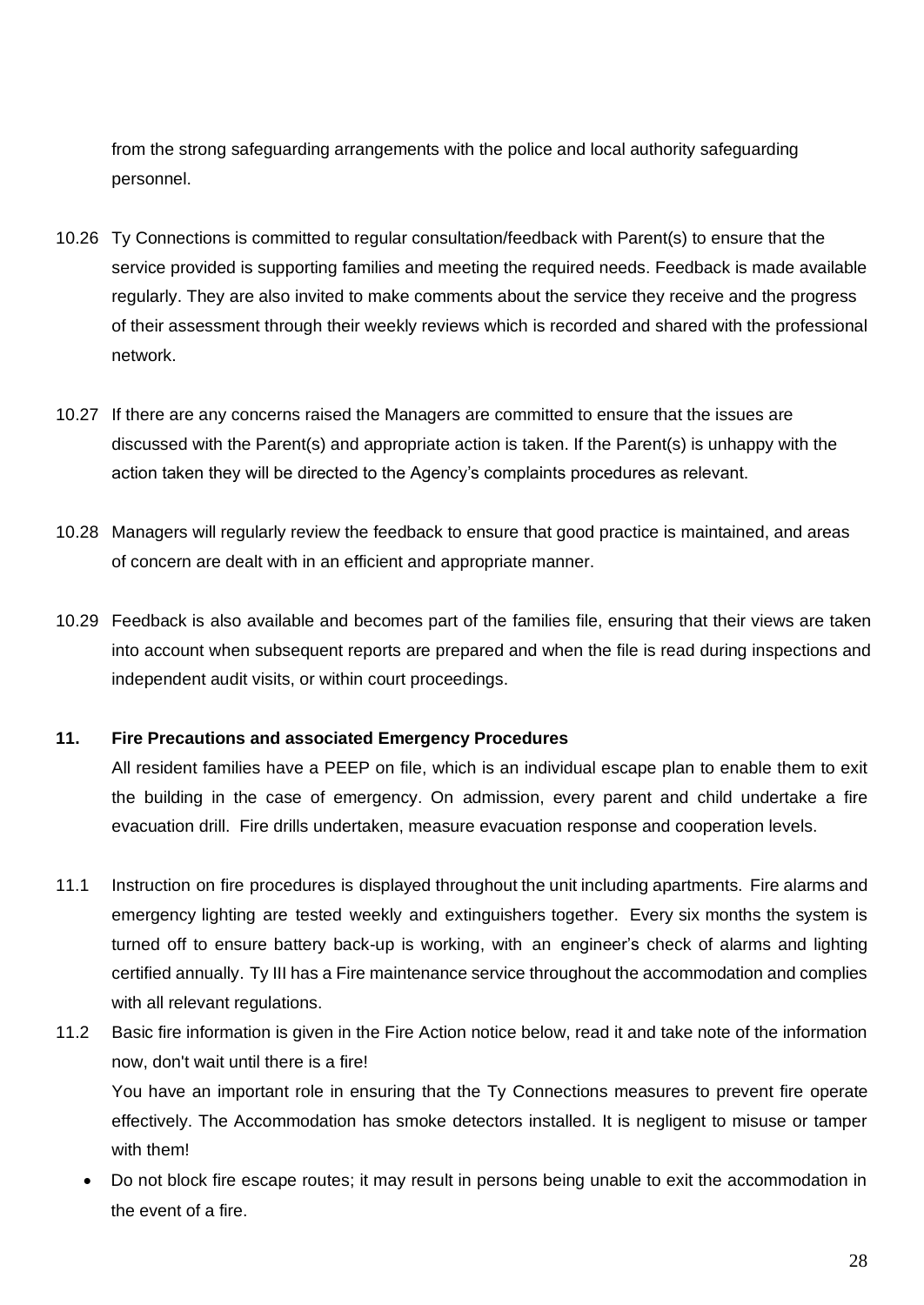- Do not wedge open fire doors, these are designed to protect escape routes and prevent the spread of toxic smoke and fumes. (The majority of deaths in fires are the result of inhalation of toxic smoke & fumes).
- Do not overload electrical sockets, or tamper with plug fuses.
- Take care with portable heating appliances; always check with Ty Connections Staff to ensure the building's electrical supply can take the load. Radiant heaters i.e. fire with an exposed element or flame must not be used.
- Adhere to the no smoking policy. Take care with smoking materials; make sure that any smoking materials are safely extinguished in a suitable receptacle.

## **FIRE ACTION ON DISCOVERING A FIRE:**

The primary concern in the event of a fire is to prevent injury or loss of life. Therefore, all other considerations are secondary, and the evacuation procedure must be started immediately via the quickest and safest route when the fire has been detected.

Do not attempt to tackle the fire. **Dial 999 or 112** if you have the means to do so without risk to yourself and others.

## **KNOW:**

Your means of escape routes, primary and secondary.

## **IN THE EVENT OF FIRE:**

- Remain Calm.

- Leave quietly without stopping to collect your belongings and without rushing.
- DO NOT re-enter the house until you are told it is safe to do so by the Fire authorities

## **EMERGENCY 24/7 DIAL 07983030648**

We are contactable 24 hours/7 days. Use this number for **FIRE, INTRUDERS, FLOOD** or any other emergencies.

## **12. Arrangements for dealing with internal and external complaints.**

12.1 All users of Ty Connections are provided with information about how to comment on or complain about the service they receive upon admission. Complaint, comment and compliments forms are accessible in the communal areas of the units. Forms are also included in the 'Residents' Guide', given to all service users at the start of their placement. Go to [http://www.tyconnections.com](http://www.tyconnections.com/) and under the quick contact, request information/forms of How to complain.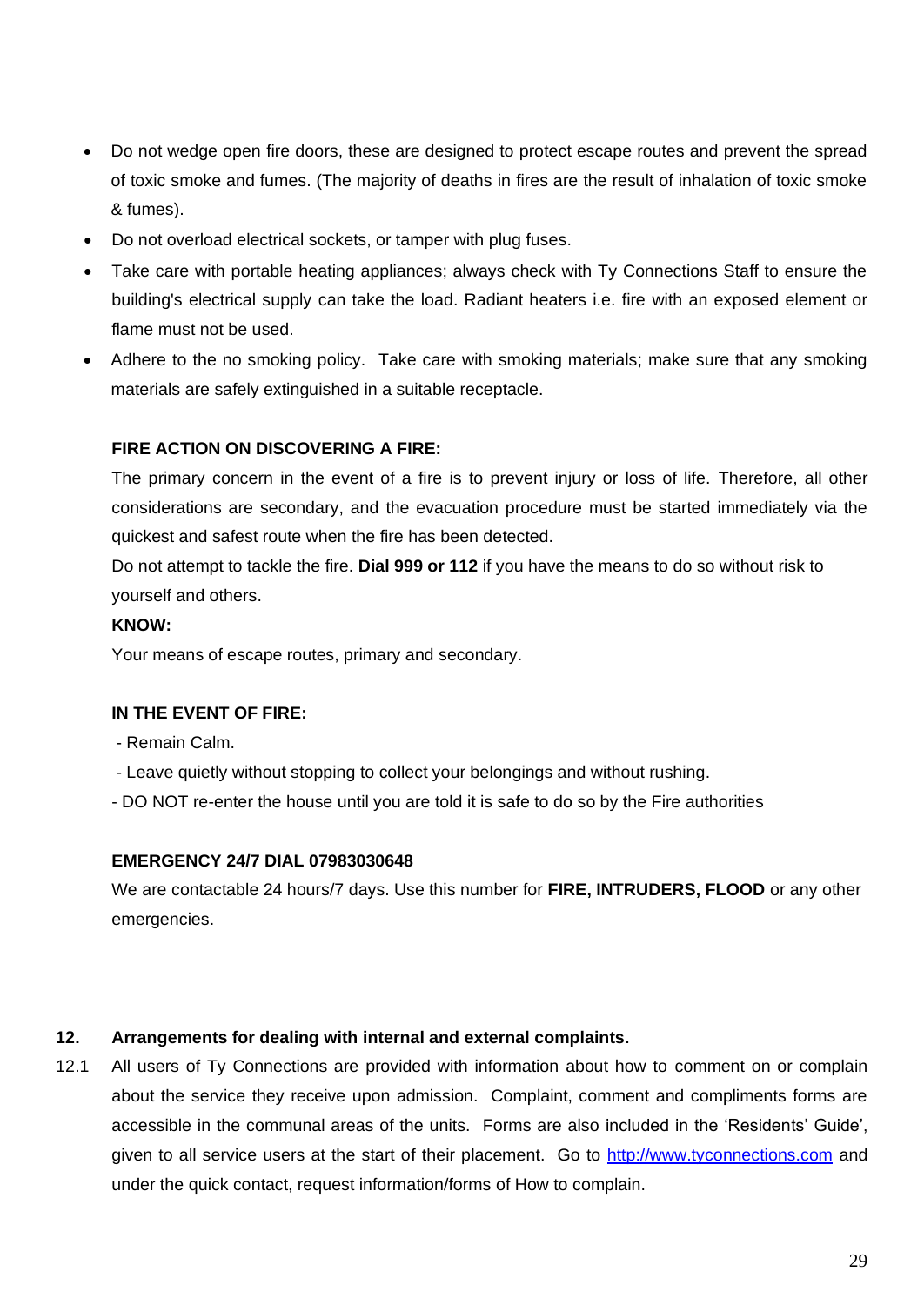- 12.2 All complaints are recorded centrally and passed to the Manager. Every attempt will be made to resolve complaints informally and locally if possible.
- 12.3 All service users are informed about their right to contact Ofsted directly in order to raise a concern or make a complaint**. By Telephone:** 0300 123 4666, **Email:** [enquiries@ofsted.gov.uk](mailto:enquiries@ofsted.gov.uk) or **post to**: The National Complaints Team. Ofsted National Business Unit, Piccadilly Gate, Store Street, Manchester. M1 2WD
- 12.4 The Children's Commissioner for England **promotes** and **protects** children's rights in England Children's Commissioner for England, Sanctuary Buildings, 20 Great Smith Street, London. SW1P 3BT Telephone 020 7783 8330 Email: [info.request@childrenscommissioner.gsi.gov.uk](mailto:info.request@childrenscommissioner.gsi.gov.uk)
- 12.5 Local Authority Designated Officer (LADO)

The LADO **deals with allegations against staff within the children's' workforce in Barnet**. Barnet's LADO should be contacted via the [Multi Agency Safeguarding Hub \(MASH\) Team.](http://www.barnet.gov.uk/wwcib/mash) Tel: 020 8359 4066 Email: [mash@barnet.gov.uk](mailto:mash@barnet.gov.uk) The MASH operates Monday–Thursday 9am to 5.15pm and 9am to 5pm on Fridays. Outside of these hours care and welfare concerns about children and young people that require an immediate response should be reported to the Emergency Duty Team on **020 8359 2000**. Where an emergency response is required, at any time, the police should be called.

12.6 The Local Government and Social Care Ombudsman, are the **final stage** for complaints about councils, all adult social care providers (including care homes and home care agencies) and some other organisations providing local public services. They are a free service and investigate complaints in a fair and independent way – "we do not take sides." PO Box 4771 Coventry CV4 OEH Telephone 03000 061 0614 (Mon-Fri 8.30am to 5pm)

# **13. Rules and Conditions applying to residents and the circumstances in which placements may be terminated**

- 13.1 The rules and conditions applying to residents are contained in the 'Residents' Guide' and some are contained within the families' placement agreements.
	- ⚫ It is expected that there may be times when *families* do not agree with or wish to respond to the advice they are given. They are encouraged to question any aspect of the work, which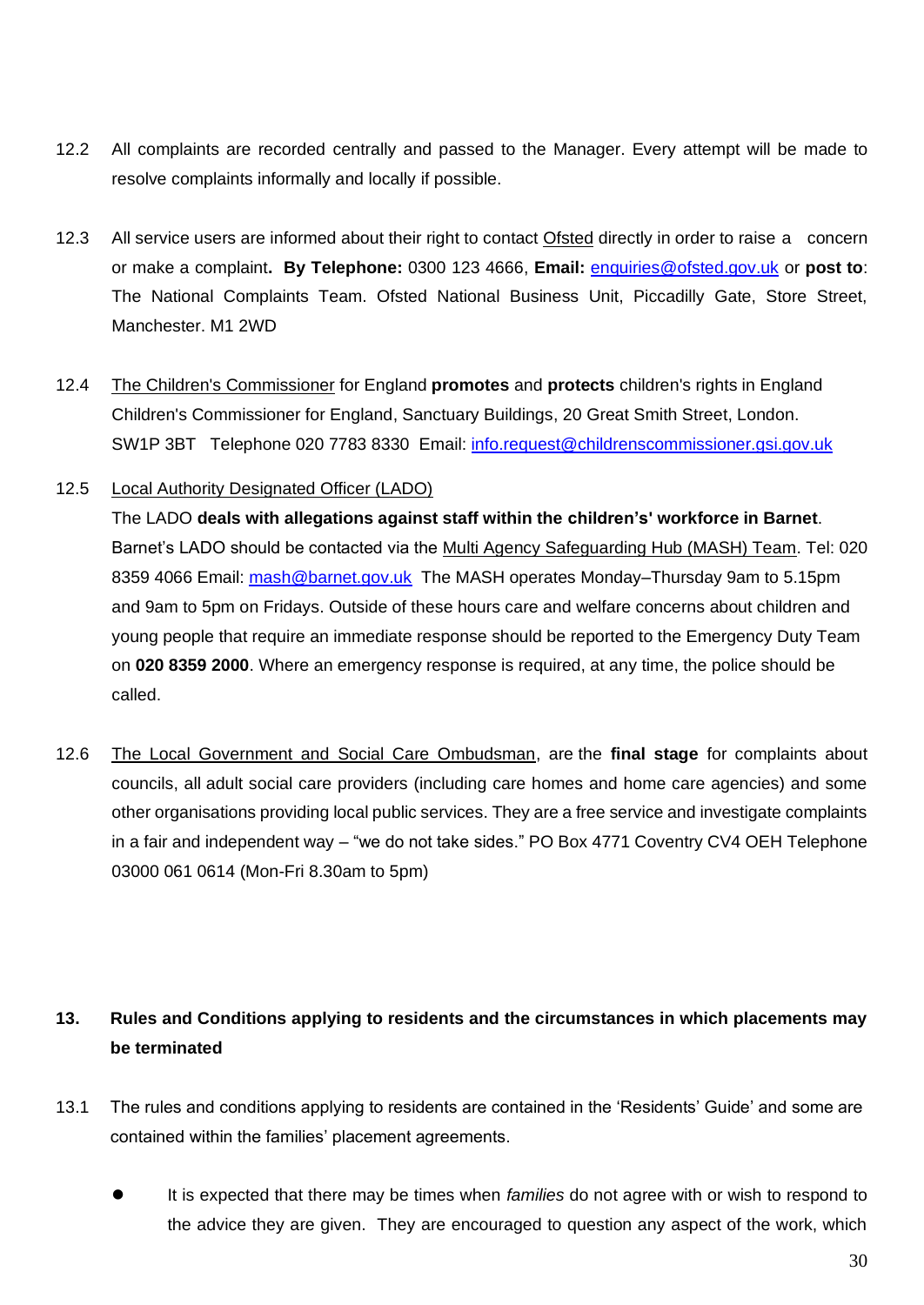they find it difficult to respond to. However, any aggressive or threatening behaviour will not be acceptable, and it is expected that *families* and Ty Connections will resolve any conflict or disagreement collaboratively and amicably.

- ⚫ The placement at Ty Connections III will proceed on the basis that families are expected to look after the house, maintain all the items and equipment within it provided by us.
- ⚫ Any of the following eventualities is likely to lead to the termination of the placement but an emergency progress meeting will be convened if possible before any decision is made:
	- a. Ty Connections III having reported to the Local Authority immediate and serious concerns about the parental care offered to *dependent/s* or information to indicate that *dependent/s are* in immediate danger.
	- b. Any targets set for *families* by the key workers to be achieved to sustain the placement have not been met.
	- c. A breakdown in co-operation between the families and Ty Connections III and/or resistance and/or a negative attitude towards the assessment on the part of the *parents*.
	- d. A breach of the terms and conditions of the placement at Ty Connections III as set out in the document 'Residents' Guide' with regard to refraining from using or having possession of alcohol and illegal drugs on the premises; refraining from violent, abusive and threatening behaviour; not treating other residents in an oppressive or discriminatory manner; misusing the smoke alarms or security cameras; wilfully damaging the fabric or contents of the premises; and behaving in a manner which unreasonably causes distress or offence to other residents or staff.

See Appendix (4) use of accommodation & Appendix (5) Violent/Abusive behaviour and acts of Racial or Sexual Harassment.

- e. The placement cannot be sustained due to a breakdown in *parents'* physical, emotional or mental health such that the progress of the Parenting Assessment is significantly undermined.
- f. *Parents decide* to leave the placement.
- ⚫ Ty Connections III reserves the right to terminate any placement with immediate effect in circumstances wherein the likely outcome of not doing so would be to place the immediate safety or well-being of *child/ren*, other residents and/or staff in jeopardy.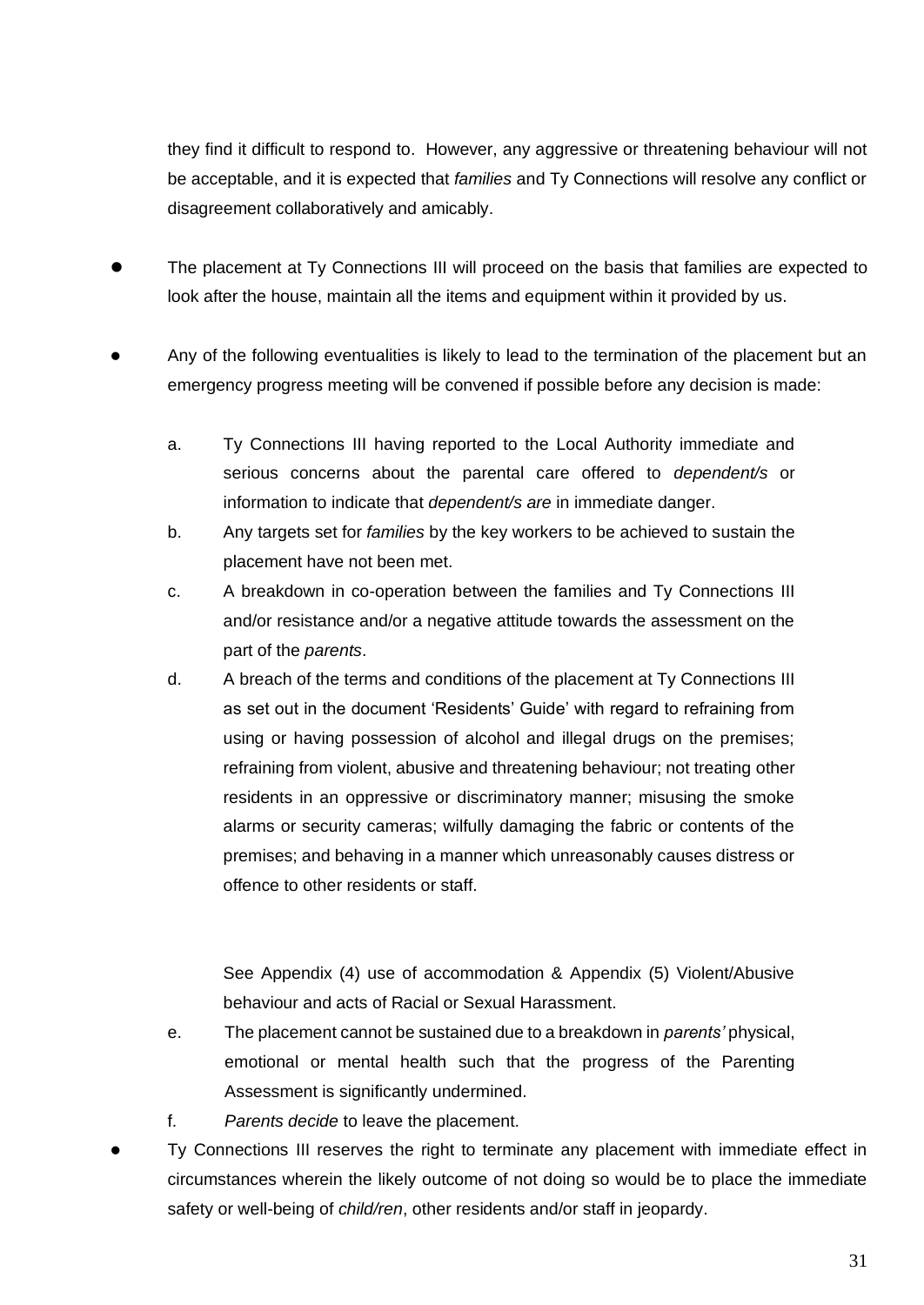# **14. Arrangements for contact with non-resident adults and visits from members of extended families.**

- 14.1 In order to ensure the protection and wellbeing of the families. Ty Connections takes great care before agreeing to any contact arrangements involving non-resident adults. This can be found in the Residents Guide also see Appendix (6) Guest policy.
- 14.2 Families can receive visitors from extended family members or close friends while at Ty Connections. Any such visitors need to be identified when the written placement agreement is drawn up or formally agreed between Ty Connections and the responsible Local Authority subsequently. Contact may be agreed off-site in the community, to accommodate larger families safely.
- 14.3 The frequency and duration of visits also need to be agreed formally and depend upon the distance to be travelled; the identity of the visitor and the families placed circumstances. Advance notice of at least forty-eight hours before any proposed visit is required. However, Ty Connections reserves the right to request that the Local Authority undertakes a risk assessment and or police checks before agreeing to any individual visiting and exercises this right in respect of any individual not well known to the Local Authority.
- 14.4 Ty Connections reserve the right not to agree to visits should they not be appropriate for the assessment process at any particular time. Ty Connections also reserve the right to ask visitors to leave for a period while specific pieces of work are carried out and/or, should it ever be necessary for any reason, to ask visitors to leave the premises altogether.
- 14.5 Any difficulties presented by visitors or by family members while receiving visitors may lead to Ty Connections withdrawing its agreement to individuals visiting the accommodation or in the community.

## **15. The policy in relation to drugs and alcohol at Ty Connections**

15.1 Neither alcohol nor illegal drugs are allowed on the premises at Ty Connections. In the event of Ty Connections noticing alcohol or illegal drugs in the accommodation or their apartments, they would ask the parents to take the alcohol off the premises and dispose of it or offer to dispose of it themselves.

Such an incident would lead to notifications and consideration of the need to discuss on-going placement. See Appendix (7) Drugs and Alcohol policy statement.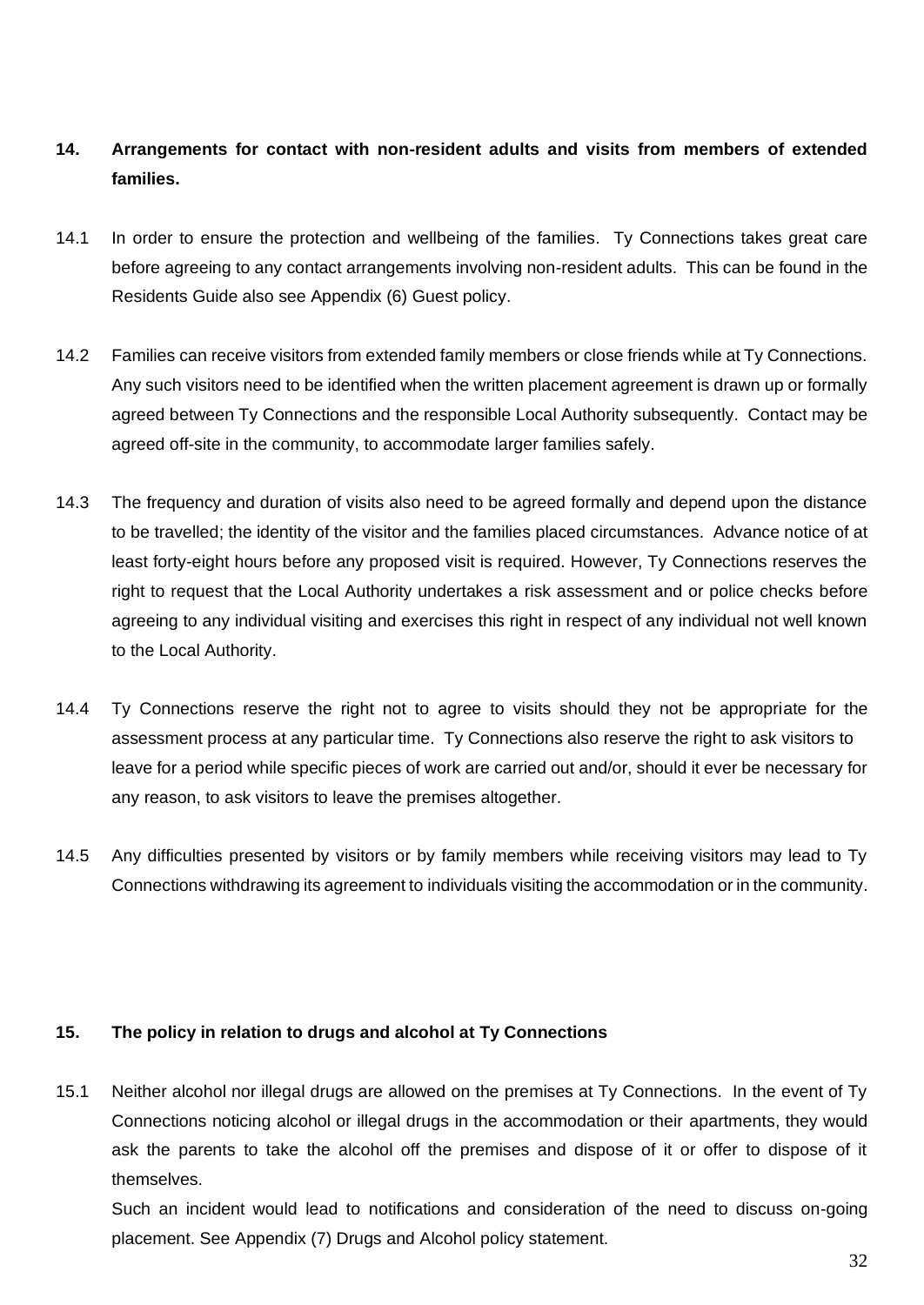15.2 In circumstances where it is established that a resident has used illegal drugs during the placement or a resident's presentation or behaviour lead Ty Connections to be concerned that they might be using illegal drugs, the need to terminate the placement would be considered. The resident would be able to establish whether they are using by undertaking urine or hair sample test and that test returning a negative result.

## **16. Ty Connections Confidentiality Policy - GDPR – Data Protection**

- 16.1 In keeping with NCH's Confidentiality policy, no information about any family would ever be shared with any other family. In-group meetings, Ty Connections may ask families if they would like to explore issues in relation to their own experiences but information specific to individuals would not be divulged unless those individuals chose to share that information.
- 16.2 All team members who will be involved in a family's assessment are expected to read all of the information attached to a referral to Ty Connections. Similarly, all information arising from a family's assessment is shared with all those involved in the assessment and every member of the assessment team, all of whom are involved in the day-to-day management of Ty Connections.
- 16.3 All information arising from the assessment is shared with the referring Local Authority in the person of the child/ren allocated social worker or, in their absence, their line manager. Every family's written placement agreement states that any safeguarding concerns will be passed to the Local Authority's out of hour's duty team if the situation warrants such immediate action.
- 16.4 Ty Connections staff will not share any information in respect of any families assessment with any individual unless that individual is able to establish that they are a named member of the professional network designated to support and care for the families.

#### 16.5 GDPR – Data Retention

We recognise that in the running of our service, we collect and process personal data from a variety of sources. This personal information is collated in several different formats including letters, emails, legal documents, employment records, operations records, images and statements.

The personal data is held in both hard copy and electronic form. Ty Connections will ensure that personal data that we hold is kept secure and that it is held for no longer than is necessary for the purposes for which it is being processed. In addition, we will retain the minimum amount of information to fulfil our statutory obligations and the provision of goods or/and services - as required by the data protection legislation, including the General Data Protection Regulation (GDPR).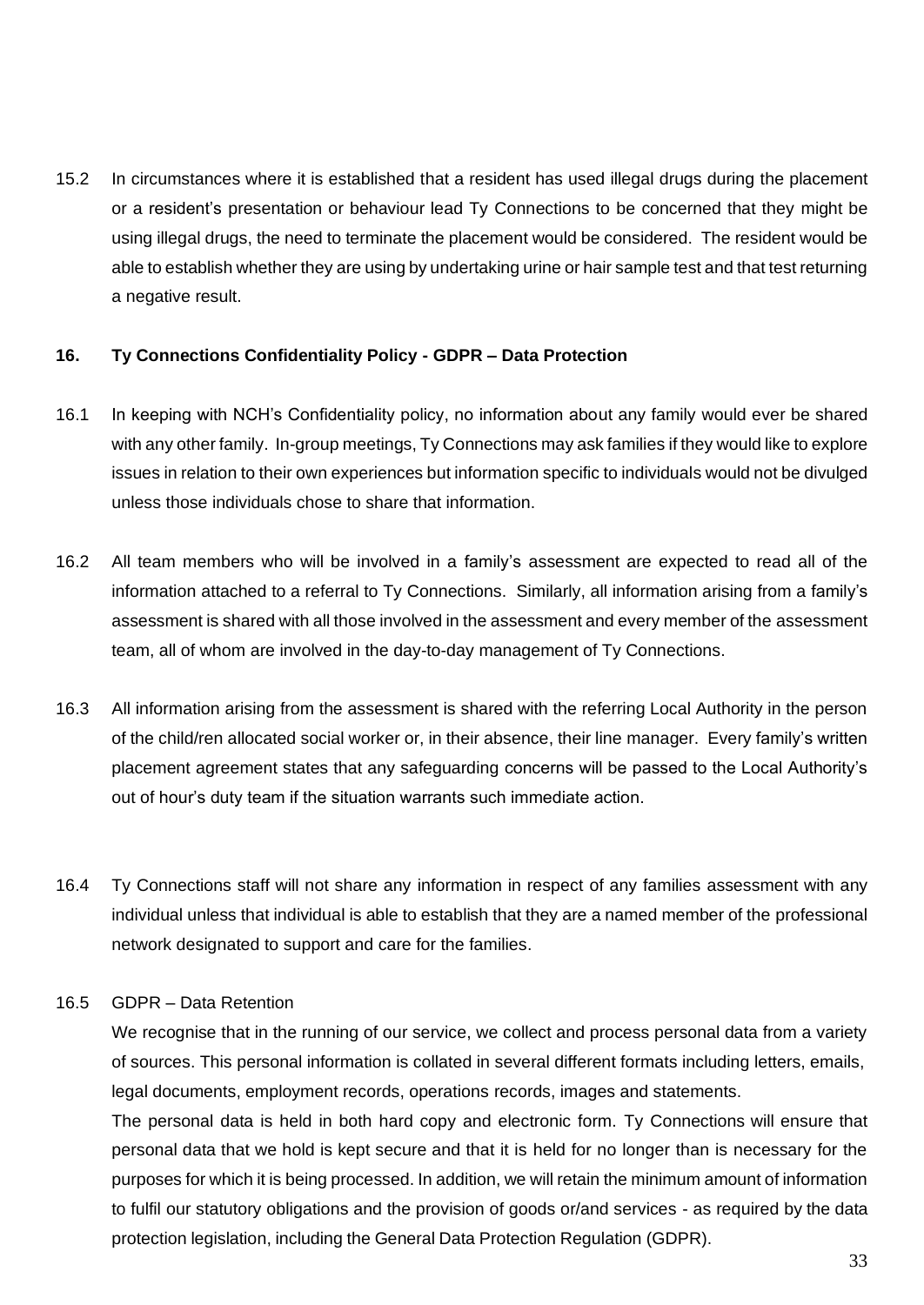## **17. Policy Statement for the arrangements for respecting the privacy and dignity of residents.**

- 17.1 Ty Connections believes everyone has the right to the privacy and dignity that all of us in society enjoy. We encourage residents to view the Centre as 'home' and we respect the individual's right to make informed choices about their lifestyle.
- 17.2 Every family placed at Ty Connections has the use of the living accommodation, which includes their own apartment, self -contained bathroom and toilet facilities, kitchen and sleeping areas. Parents are provided with keys to their apartment, they are also provided with their own lockable storage unit upon request.
- 17.3 Observation and monitoring can take place at any time of the day or night although the latter only take place after the family retires for the evening in the event of there being any immediate concerns.
- 17.4 Staff makes every effort to observe and respect family members' privacy and dignity when undertaking observation and monitoring tasks, however the safety and wellbeing of the resident children will always be the paramount concern. Families' written placement agreements state that*: 'their privacy and dignity will be maintained if they undertake their own care tasks in the bathroom, using the screen for additional privacy. In addition to the CCTV a baby audio monitor will be used by TC; it is your responsibility to ensure*

*that your private conversations are taken away from the monitor if you do not want staff to hear.'*

- 17.5 Announcement will always be given on entering the Apartments. If there is no response, staff will inform the resident by calling through the door that they need to enter the apartment (if it is locked, by use of the emergency pass key) in order to ensure that all family members are safe and well. Should staff discover that all family members are safe and well and that parents have made a choice not to answer the door, staff will remind them that such action constitute a breach of the placement agreement the incident will then be referred to The manager and any repetition would lead to consideration of the need for an emergency meeting.
- 17.6 CCTV is in use at Ty Connections. It allows for monitoring of the communal areas and visitors accessing and exiting the Ty Connections living accommodation. Additional safeguarding measures may be identified prior to the start of placement or arisen during placement which requires the sleeping and changing space of the child to be monitored by CCTV.
- 17.7 Baby audio monitors are in use at Ty Connections. It allows for monitoring of the children whilst parents are in their apartments.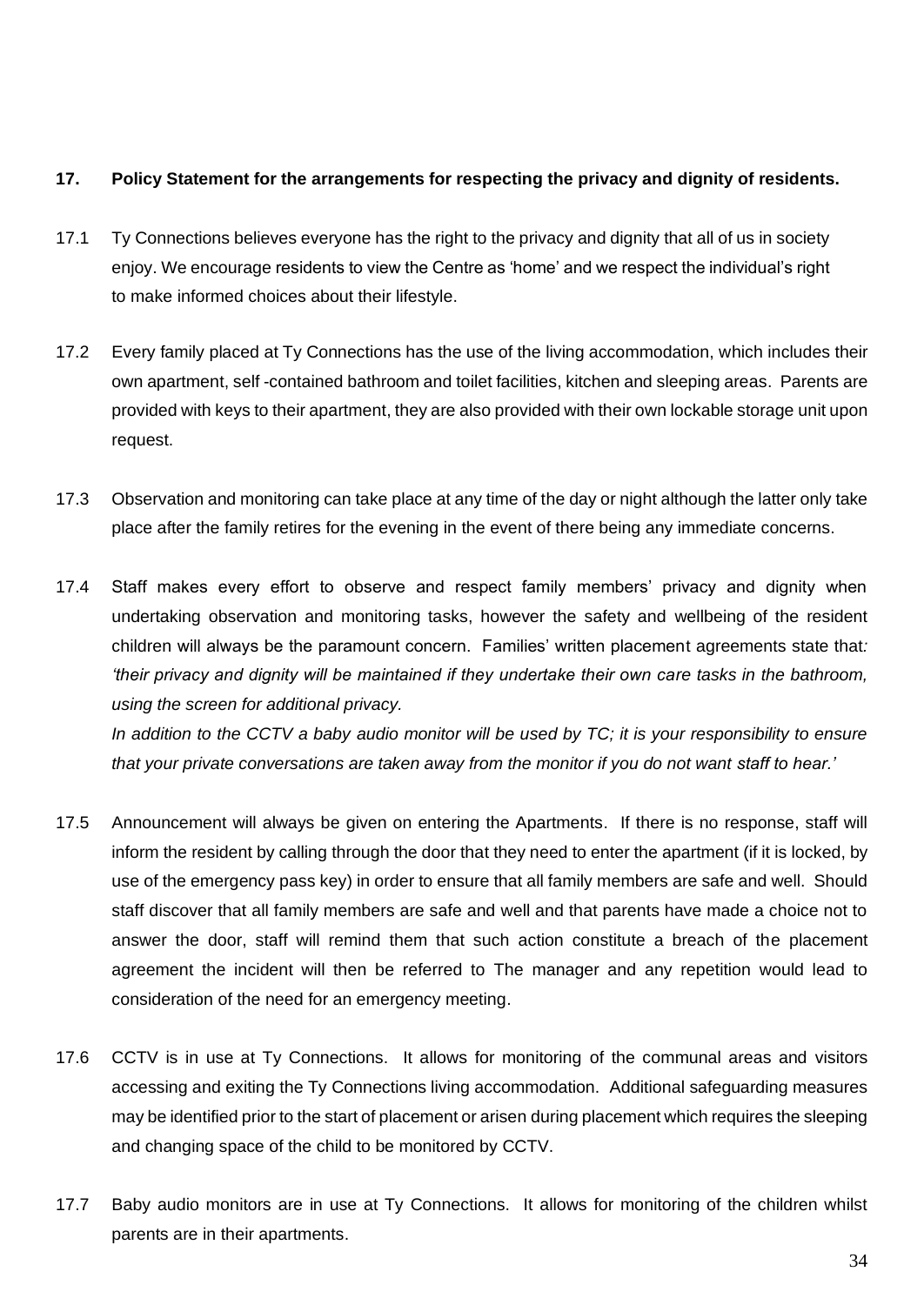17.8 The centre's telephone enables families to have private telephone conversations. The fair usage telephone policy allows families to telephone social workers, solicitors, children's guardians, GP, health visitors.

## **18. The arrangements for protecting children and parents.**

## 18.1 **Safeguarding Vulnerable Groups**

The Safeguarding Vulnerable Groups Act 2006 defines two groups of people within its scope:

- Children
- Vulnerable Adults

## **Vulnerable Adult**

The Safeguarding Vulnerable Groups Act 2006 defines a vulnerable adult as:

- Those in residential accommodation provided in connection with care or nursing or in receipt of domiciliary care services
- Those receiving health care
- Those in lawful custody or under the supervision of a probation officer
- Those receiving a welfare service of a prescribed description or direct payments from a social services authority
- Those receiving services, or taking part in activities, aimed at people with disabilities or special needs because of their age or state of health
- Those who need assistance in the conduct of their affairs

## **Child**

- The Children Act 1989 defines a child as:
- Any person under the age of 18 years including those persons under the age of 18 that:
- Are living independently
- Is in further education
- Is a member of the armed forces
- Is in hospital
- Is in prison or a young offender's institution
- Any person aged 18, 19 or 20 who: has been looked after by a local authority at any time after attaining the age of 16, or has a learning disability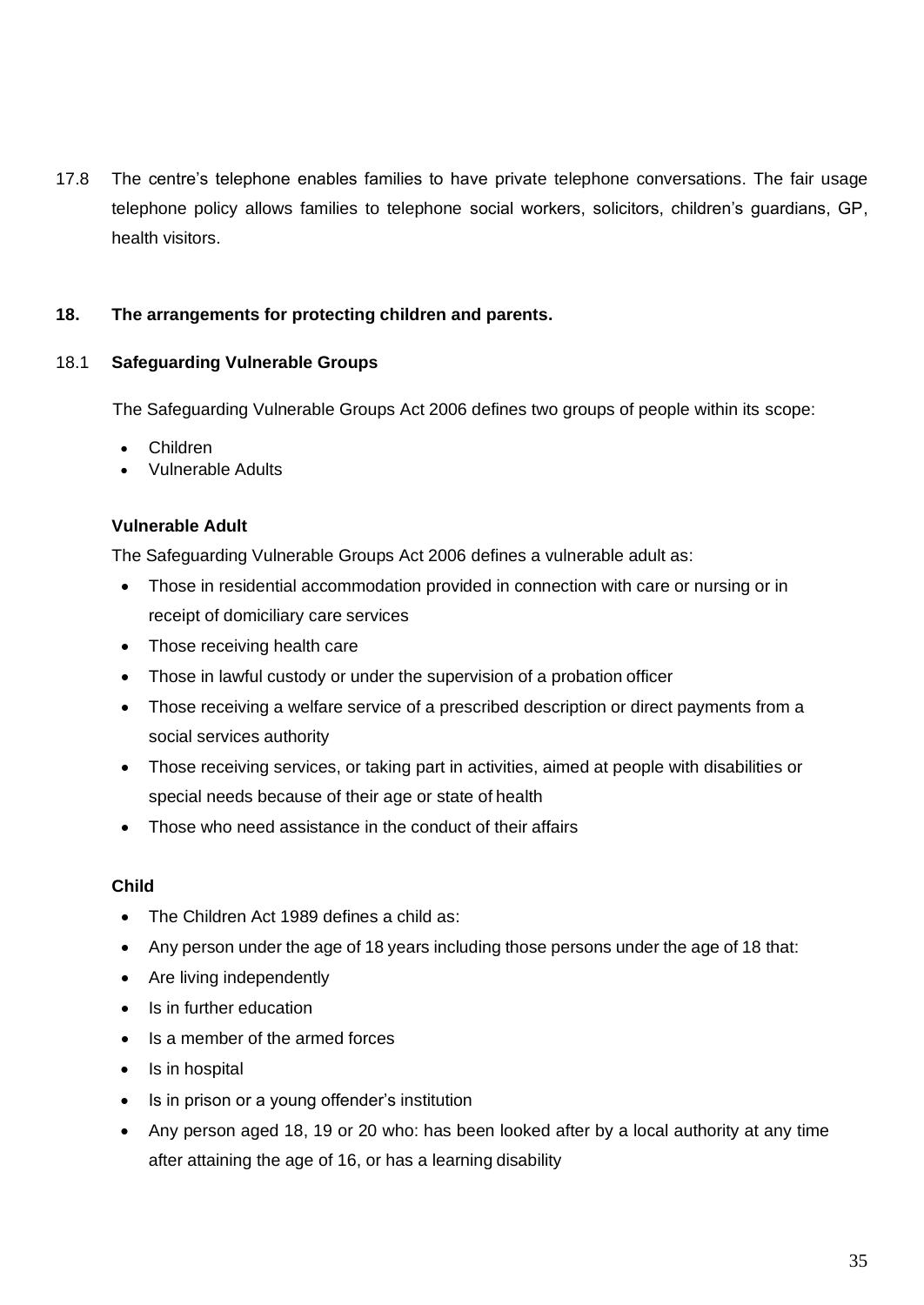- 18.2 One of Ty Connections stated objectives is to provide a **safe and nurturing environment** in which families can live together, children's rights and needs are respected and their development and wellbeing in the care of their parents can be closely monitored. That objective underpins the centre's overall aim of providing a Programme of Support to all family's resident at Ty Connections.
- 18.3 It is clear therefore that 'safeguarding is everybody's business' to protect all of the children and parents accommodated by us, while they are resident at Ty Connections.
- 18.4 Ty Connections is subject to a comprehensive system of policies and procedures, which include the following:
	- ⚫ Child protection concerns and procedures
	- Safeguarding children & young people policy statement
	- ⚫ Safeguarding vulnerable adults
- 18.5 All members of staff are required to read and familiarise themselves with Ty Connections policies and procedures within their first week induction before commencement of their post.
- 18.6 The "Child Protection Procedure" states "whenever a person working on behalf of Ty Connections has a concern that a child is or may be suffering significant harm, these concerns must be discussed immediately with their Manager, and the referring local authority social worker.
- 18.7 The procedure goes on to provide guidance about prevention of abuse; recognition of abuse and dealing with disclosures or suspicions of child abuse.
- 18.8 There is a clear expectation that concerns will be referred to Children & family Services on the day that they arise.
- 18.9 Staff can contact a designated member of the management team twenty-four hours per day, seven days per week. Management Team are available outside of the 9 to 5 hours. Staff are expected to speak to the manager whenever concerns about safeguarding arise.
- 18.10 Every family's placement agreement includes the following statement:
	- ⚫ The needs of the *Child* will be treated as paramount by the staff of Ty Connections who will inform *the relevant* Children Services Department immediately should any issues in respect of *her/his* safety, protection and well-being – including *parents'* health, attitude or state of mind - arise during the placement.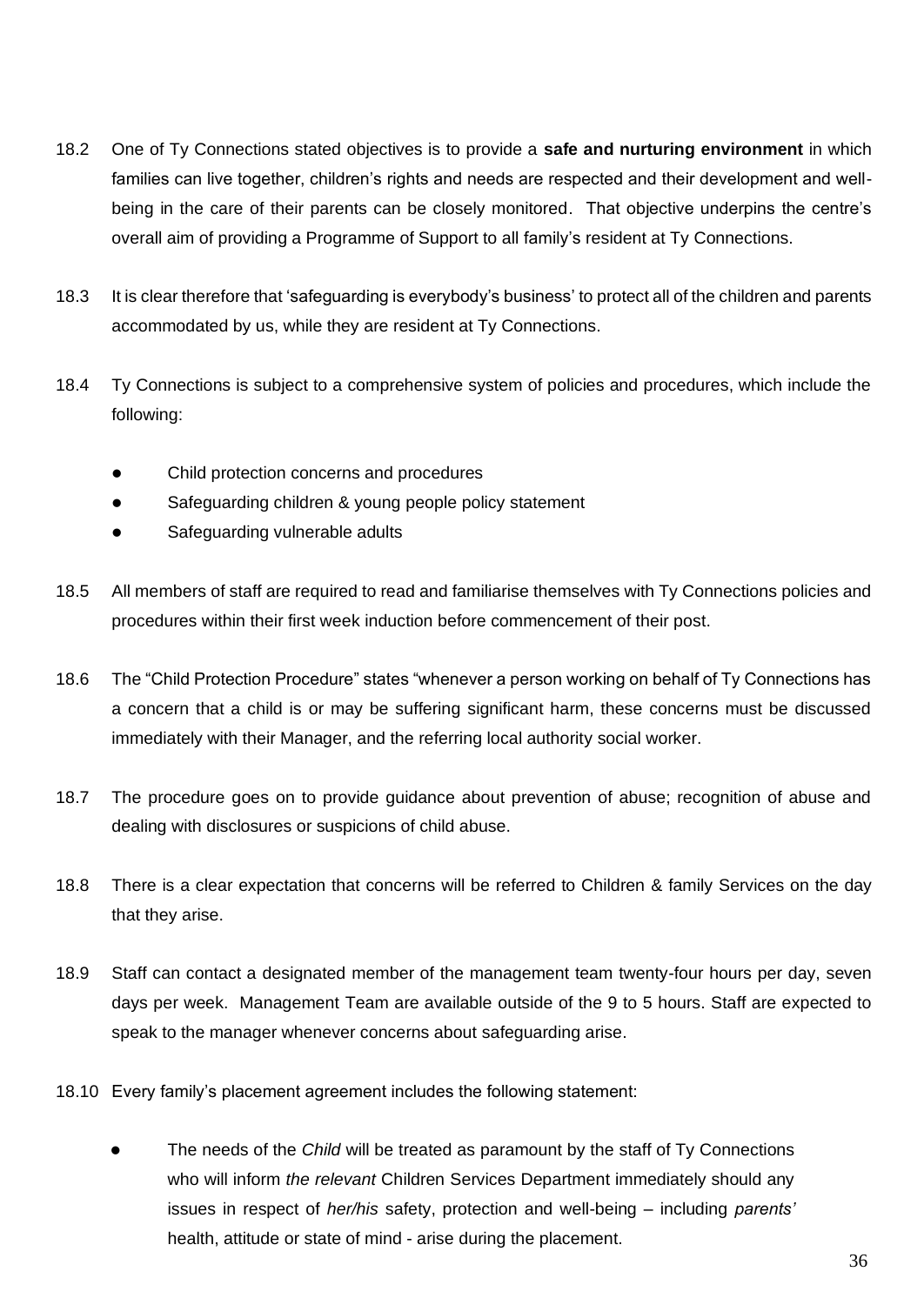- ⚫ Should Ty Connections staff have any concerns about the care of *Child* they will contact the relevant Children Services who will undertake such enquiries if they are deemed to be necessary. See Appendix (1), for Child Protection Policies and Procedures.
- 18.11 Ty Connections safeguarding children & young people policy states:

We are committed to safeguarding the welfare of all children and young people. All reasonable steps will be taken to promote safe practices and to protect children from harm, abuse and exploitation. We will: -

- 1. Implement our recruitment procedures for appointing staff, volunteers and helpers to ensure that reasonable steps are taken not to appoint a person who is unsuitable to work with children or who is disqualified from working with children.
- 2. Ensure that all staff, volunteers and helpers in our organisation are aware of their responsibility to protect children and young people. A child will be considered to be anyone under the age of 18.
- 3. Promote the rights of a child to be listened to and to be taken seriously so that the child is able to express their views, thoughts and concerns.
- 4. Ensure that staff, volunteers and helpers are aware of and adhere to our code of conduct and child protection policy and procedures; a copy is provided in all introductory employee packs.
- 5. Ensure that all staff, volunteers and helpers understand the need to report child protection concerns about a child or a worker's conduct towards a child.
- 6. Ensure that staff, volunteers and helpers understand their responsibility to refer any child protection concerns to the Manager of Ty Connections and the LA Social Worker of the client, in line with our child protection procedures.
- 7. Ensure that staff, volunteers and helpers are provided with support and the opportunities to develop their skills and knowledge in relation to child protection issues.